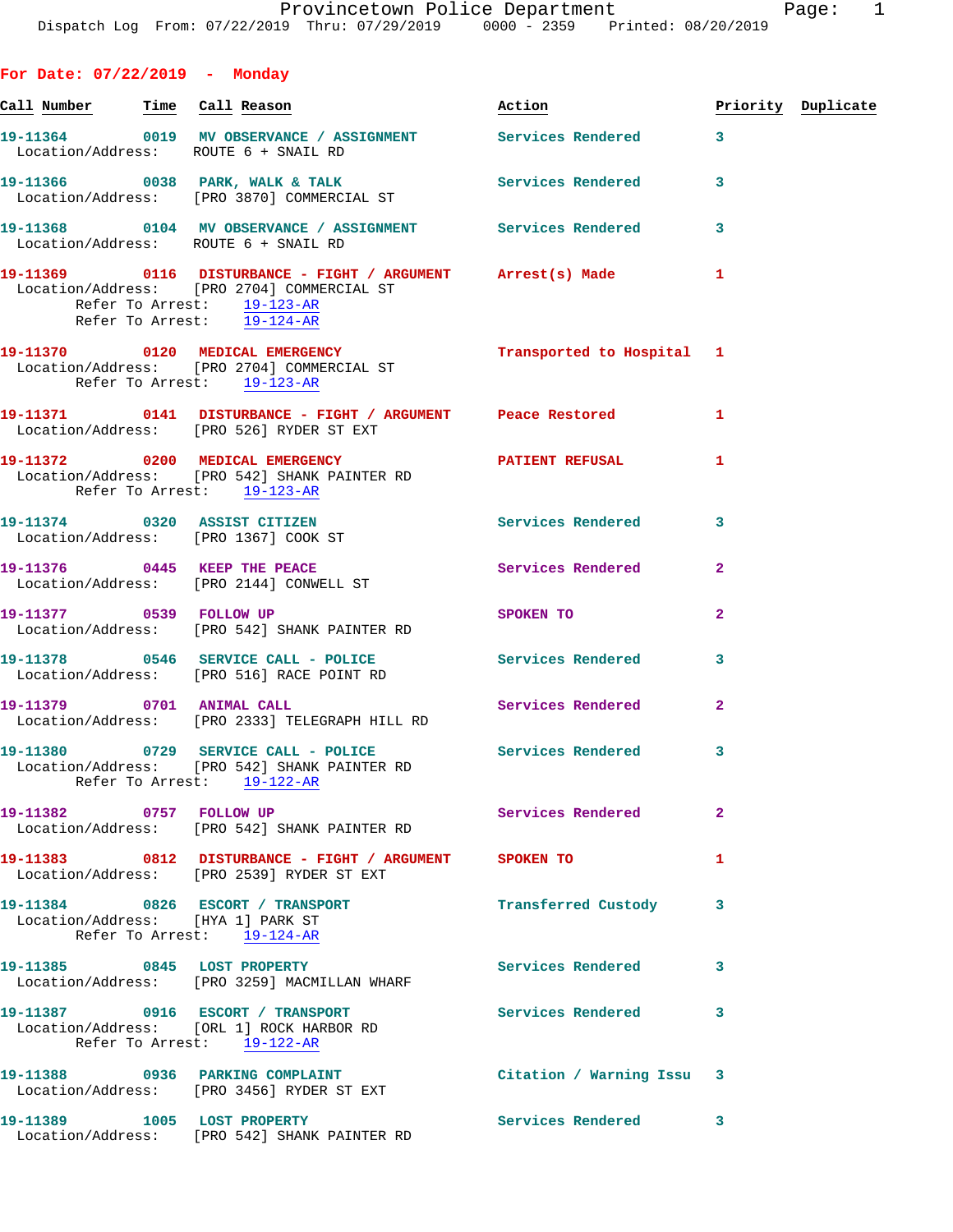|                                                                             | 19-11390 1016 MEDICAL EMERGENCY<br>Location/Address: [PRO 2853] SHANK PAINTER RD                              | Transported to Hospital 1 |                |
|-----------------------------------------------------------------------------|---------------------------------------------------------------------------------------------------------------|---------------------------|----------------|
|                                                                             | 19-11392 1155 PARKING COMPLAINT<br>Location/Address: [PRO 105] COMMERCIAL ST                                  | Citation / Warning Issu 3 |                |
| 19-11393 1210 SUSPICIOUS ACTIVITY<br>Location/Address: [PRO 413] CONWELL ST |                                                                                                               | Transferred Custody 2     |                |
| 19-11394 1218 MEDICAL EMERGENCY                                             | Location/Address: [PRO 413] CONWELL ST                                                                        | Transported to Hospital 1 |                |
|                                                                             | 19-11395 1237 PARKING COMPLAINT<br>Location/Address: [PRO 3456] RYDER ST EXT                                  | Services Rendered         | 3              |
| 19-11396 1302 FIRE - OTHER                                                  | Location/Address: [PRO 2975] BAYBERRY AVE                                                                     | <b>False Alarm</b>        | $\mathbf{1}$   |
|                                                                             | 19-11398 1328 MEDICAL EMERGENCY<br>Location/Address: [PRO 106] COMMERCIAL ST                                  | Transported to Hospital 1 |                |
|                                                                             | 19-11399 1332 MEDICAL EMERGENCY<br>Location/Address: [PRO 542] SHANK PAINTER RD                               | <b>PATIENT REFUSAL</b>    | $\mathbf{1}$   |
| 19-11400 1353 HAZARDS                                                       | Location/Address: [PRO 1324] COMMERCIAL ST                                                                    | Referred to Other Agenc 2 |                |
| 19-11401 1403 HAZARDS                                                       | Location/Address: [PRO 4008] COMMERCIAL ST                                                                    | Removed Hazard            | $\mathbf{2}$   |
| 19-11404 1504 MV COMPLAINT                                                  | Location/Address: [PRO 185] COMMERCIAL ST                                                                     | Services Rendered         | $\overline{2}$ |
| 19-11403 1506 ASSIST CITIZEN<br>Location/Address: [PRO 485] MASONIC PL      |                                                                                                               | <b>GONE ON ARRIVAL</b>    | 3              |
| 19-11405   1611 MV STOP<br>Location/Address: COOK ST                        |                                                                                                               | Citation / Warning Issu 3 |                |
| 19-11406   1612   ANIMAL CALL                                               | Location/Address: [PRO 3371] GARFIELD ST                                                                      | SPOKEN TO                 | $\mathbf{2}$   |
|                                                                             | 19-11407 1630 MEDICAL EMERGENCY<br>Location/Address: [PRO 440] HARRY KEMP WAY                                 | Transported to Hospital 1 |                |
| 19-11408 1659 MV COMPLAINT<br>Location/Address: ROUTE 6 + SNAIL RD          |                                                                                                               | Could Not Locate          | $\mathbf{2}^-$ |
|                                                                             | 19-11410 1854 ESCORT / TRANSPORT<br>Location/Address: [BAR 3] LOCATED IN BOURNE<br>Refer To Arrest: 19-125-AR | Transferred Custody       | 3              |
|                                                                             | 19-11412 2006 BUILDING/PROPERTY CHECK<br>Location/Address: [PRO 3033] COMMERCIAL ST                           | BLDG/PROP Checked/Secur 3 |                |
| 19-11413 2052 ASSIST CITIZEN                                                | Location/Address: [PRO 3370] BRADFORD ST EXT                                                                  | <b>Services Rendered</b>  | 3              |
|                                                                             | 19-11414 2240 ALARM - GENERAL<br>Location/Address: [PRO 1780] JOHNSON ST                                      | <b>Services Rendered</b>  | 1              |
| 19-11415 2241 ALARM - GENERAL                                               | Location/Address: [PRO 537] SHANK PAINTER RD                                                                  | Services Rendered         | $\mathbf{1}$   |
| 19-11416 2242 ALARM - GENERAL                                               | Location/Address: [PRO 3670] SHANK PAINTER RD                                                                 | <b>Services Rendered</b>  | 1              |
| 19-11417 2308 ALARM - GENERAL                                               | Location/Address: [PRO 516] RACE POINT RD                                                                     | Services Rendered         | $\mathbf{1}$   |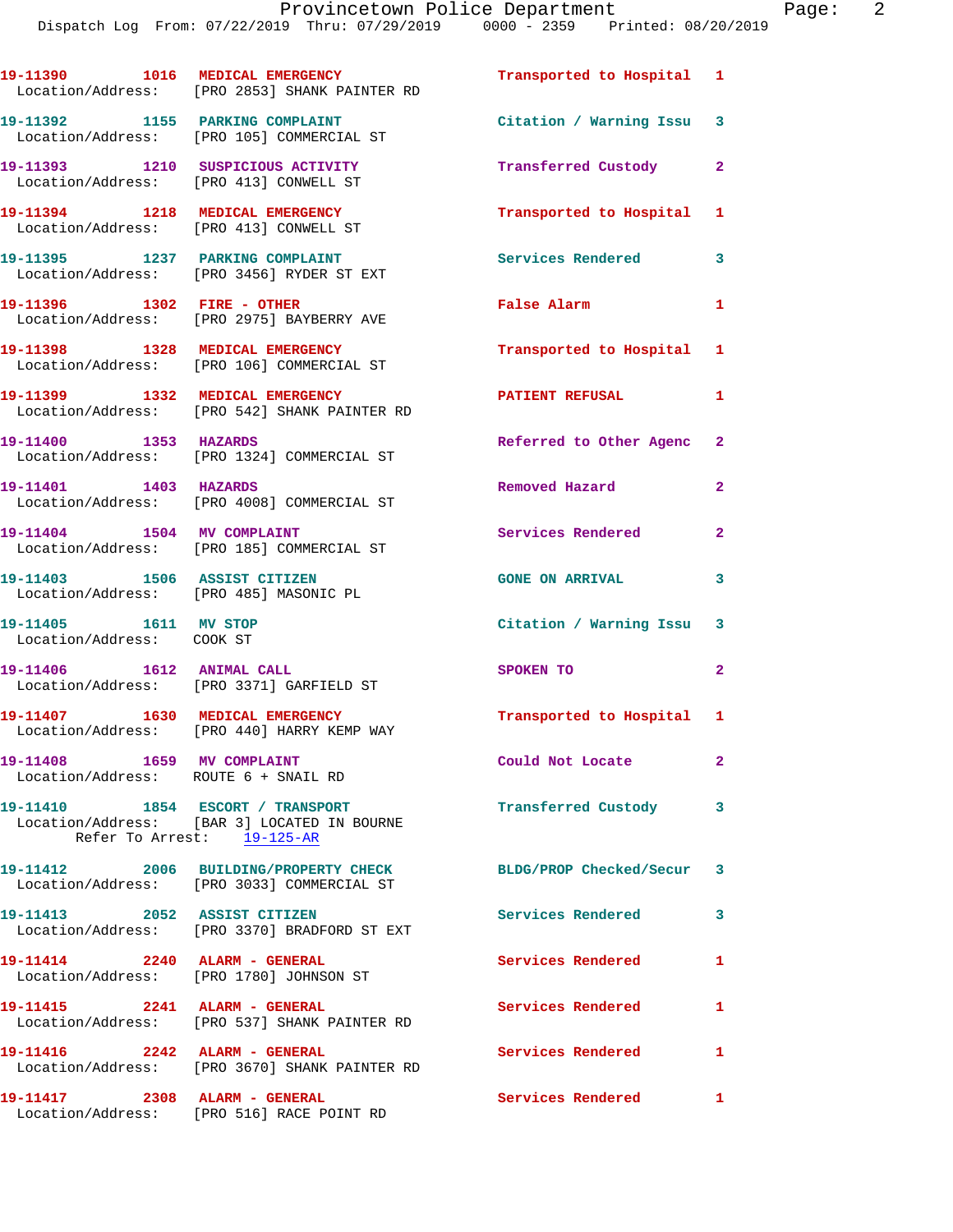|                                         | Provincetown Police Department<br>Dispatch Log From: 07/22/2019 Thru: 07/29/2019 0000 - 2359 Printed: 08/20/2019   |                           |              | Page: 3 |  |
|-----------------------------------------|--------------------------------------------------------------------------------------------------------------------|---------------------------|--------------|---------|--|
|                                         | 19-11418  2309  ALARM - GENERAL  Services Rendered  1<br>Location/Address: [PRO 1859] ROUTE 6                      |                           |              |         |  |
|                                         | 19-11419 2309 ALARM - GENERAL Services Rendered 1<br>Location/Address: [PRO 106] COMMERCIAL ST                     |                           |              |         |  |
|                                         |                                                                                                                    | Services Rendered 1       |              |         |  |
| For Date: $07/23/2019$ - Tuesday        |                                                                                                                    |                           |              |         |  |
|                                         | 19-11421 0012 ALARM - GENERAL<br>Location/Address: [PRO 2702] COMMERCIAL ST                                        | Services Rendered 1       |              |         |  |
|                                         | 19-11422 0031 LOST PROPERTY Services Rendered 3<br>Location/Address: [PRO 542] SHANK PAINTER RD                    |                           |              |         |  |
|                                         | 19-11423 0031 MV STOP<br>Location/Address: [PRO 3314] COMMERCIAL ST                                                | <b>VERBAL WARNING</b>     | $\mathbf{3}$ |         |  |
|                                         | 19-11424 0114 BUILDING/PROPERTY CHECK BLDG/PROP Checked/Secur 3<br>Location/Address: [PRO 1638] COMMERCIAL ST      |                           |              |         |  |
| Location/Address: [PRO 2513] ROUTE 6    | 19-11425 0116 MV OBSERVANCE / ASSIGNMENT Services Rendered 3                                                       |                           |              |         |  |
| Location/Address: [PRO 2818] CONWELL ST | 19-11426  0128 MV OBSERVANCE / ASSIGNMENT Services Rendered 3                                                      |                           |              |         |  |
| 19-11427 0133 MV STOP                   | Location/Address: [PRO 2513] ROUTE 6                                                                               | <b>VERBAL WARNING 3</b>   |              |         |  |
|                                         | 19-11429 0211 ALARM - GENERAL<br>Location/Address: [PRO 323] COMMERCIAL ST                                         | Services Rendered         | $\mathbf{1}$ |         |  |
|                                         | 19-11430 0214 BUILDING/PROPERTY CHECK BLDG/PROP Checked/Secur 3<br>Location/Address: [PRO 530] SHANK PAINTER RD    |                           |              |         |  |
|                                         | 19-11431 0245 SUSPICIOUS ACTIVITY Services Rendered 2<br>Location/Address: [PRO 3242] COMMERCIAL ST                |                           |              |         |  |
|                                         | 19-11432 0306 BUILDING/PROPERTY CHECK BLDG/PROP Checked/Secur 3<br>Location/Address: [PRO 2490] PROVINCELANDS RD   |                           |              |         |  |
|                                         | 19-11433 0506 BUILDING/PROPERTY CHECK BLDG/PROP Checked/Secur 3<br>Location/Address: [PRO 3259] MACMILLAN WHARF    |                           |              |         |  |
|                                         | 19-11434 0552 MV OBSERVANCE / ASSIGNMENT Services Rendered 3<br>Location/Address: SEASHORE PARK DR + RACE POINT RD |                           |              |         |  |
|                                         | 19-11435 0554 SERVICE CALL - POLICE 3 Services Rendered 3<br>Location/Address: [PRO 516] RACE POINT RD             |                           |              |         |  |
|                                         | 19-11436 0850 MV COMPLAINT<br>Location/Address: [PRO 272] COMMERCIAL ST                                            | GONE ON ARRIVAL 2         |              |         |  |
|                                         | 19-11437 0900 MEDICAL EMERGENCY<br>Location/Address: [PRO 2853] SHANK PAINTER RD                                   | Services Rendered 1       |              |         |  |
|                                         | 19-11438 0902 ASSIST CITIZEN<br>Location/Address: [PRO 542] SHANK PAINTER RD                                       | Services Rendered 3       |              |         |  |
|                                         | 19-11439 1028 MEDICAL EMERGENCY<br>Location/Address: [PRO 440] HARRY KEMP WAY                                      | No Action Required 1      |              |         |  |
|                                         | 19-11440 1039 LOST GREEN WALLET<br>Location/Address: [PRO 542] SHANK PAINTER RD                                    | Services Rendered 3       |              |         |  |
|                                         | 19-11441 1110 MEDICAL EMERGENCY<br>Location/Address: [PRO 440] HARRY KEMP WAY                                      | Transported to Hospital 1 |              |         |  |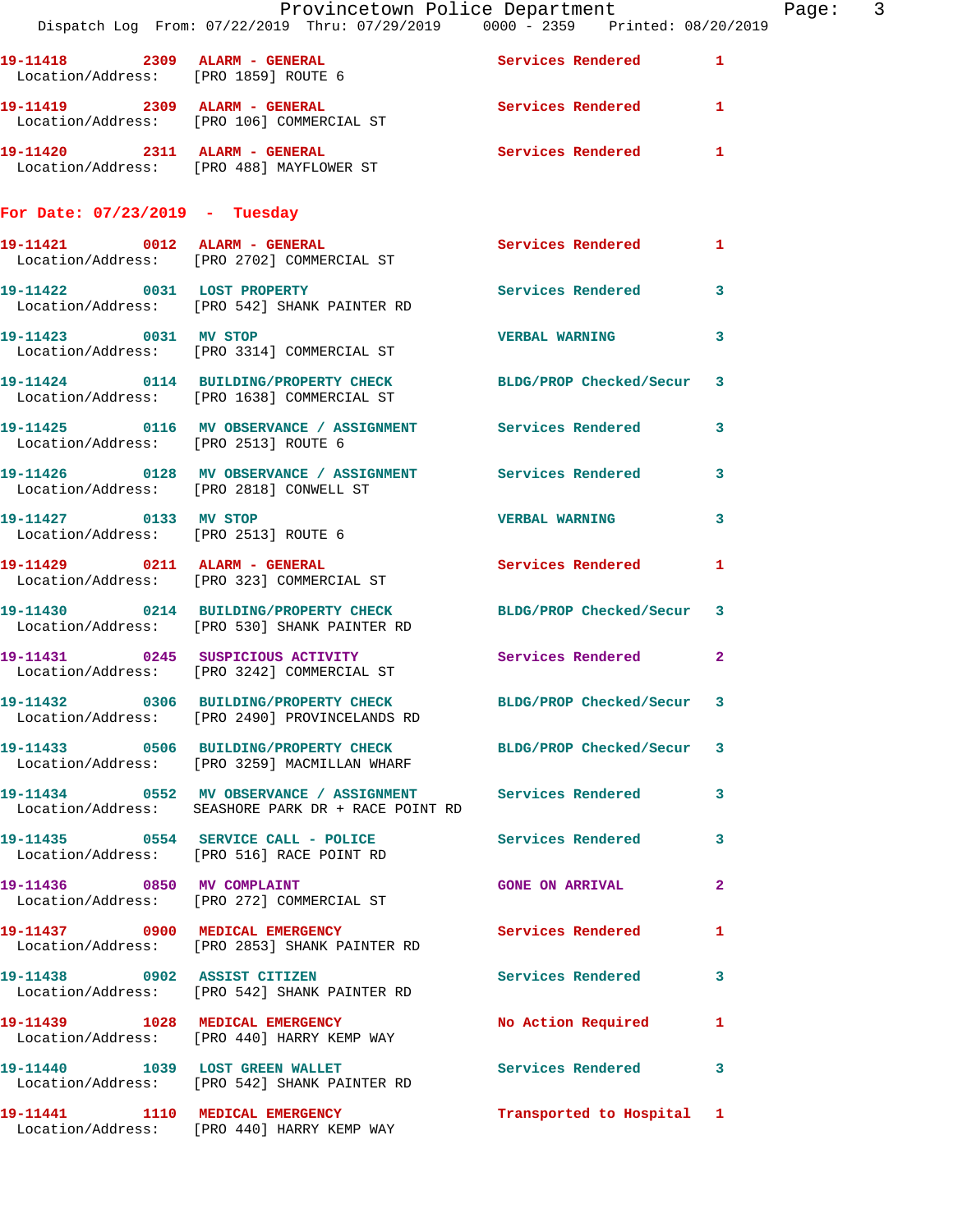| 19-11442 1129 MV COMPLAINT                                    | Location/Address: [PRO 3456] RYDER ST EXT                                                                      | <b>GONE ON ARRIVAL</b>   | $\mathbf{2}$ |
|---------------------------------------------------------------|----------------------------------------------------------------------------------------------------------------|--------------------------|--------------|
| 19-11443 1137 HAZARDS                                         | Location/Address: [PRO 4075] COMMERCIAL ST                                                                     | Services Rendered        | $\mathbf{2}$ |
| 19-11444 1150 HAZARDS                                         | Location/Address: FREEMAN ST + STANDISH ST                                                                     | Referred to Other Agenc  | $\mathbf{2}$ |
| 19-11651 1210 LOST PROPERTY                                   | Location/Address: [PRO 105] COMMERCIAL ST                                                                      | <b>Services Rendered</b> | 3            |
| 19-11445 1332 MV COMPLAINT                                    | Location/Address: [PRO 2500] COMMERCIAL ST                                                                     | Services Rendered        | 2            |
| 19-11446 1341 MV COMPLAINT                                    | Location/Address: [PRO 2539] RYDER ST EXT                                                                      | <b>Services Rendered</b> | $\mathbf{2}$ |
|                                                               | 19-11447   1402   ANIMAL CALL<br>Location/Address: [PRO 1187] COMMERCIAL ST                                    | Services Rendered        | $\mathbf{2}$ |
| 19-11448 1412 MV COLLISION                                    | Location/Address: [PRO 106] COMMERCIAL ST                                                                      | Services Rendered        | 1            |
|                                                               | 19-11449    1429    LOST CA LICENSE<br>Location/Address: [PRO 542] SHANK PAINTER RD                            | <b>Services Rendered</b> | 3            |
|                                                               | 19-11450 1435 ASSIST DEPARTMENT / MUTUAL AID Services Rendered<br>Location/Address: [PRO 542] SHANK PAINTER RD |                          | 3            |
|                                                               | 19-11452    1508    911 - GENERAL<br>Location/Address: [PRO 3175] COMMERCIAL ST                                | <b>Services Rendered</b> | 1            |
| 19-11453    1525    911 - GENERAL                             | Location/Address: [PRO 3189] MEADOW RD                                                                         | <b>Services Rendered</b> | 1            |
|                                                               | 19-11454 1539 FOLLOW UP<br>Location/Address: [PRO 1507] BRADFORD ST                                            | FOLLOW UP                | 2            |
| 19-11455 1558 MV STOP<br>Location/Address: [PRO 2521] ROUTE 6 |                                                                                                                | <b>VERBAL WARNING</b>    | 3            |
|                                                               | 19-11459    1605    911 - GENERAL<br>Location/Address: [PRO 2977] COMMERCIAL ST                                | No Action Required       | 1            |
| 19-11456 1608 MV STOP                                         | Location/Address: [PRO 2521] ROUTE 6                                                                           | Citation / Warning Issu  | 3            |
|                                                               | 19-11457 1614 LARCENY / FORGERY / FRAUD Services Rendered<br>Location/Address: [PRO 3950] COMMERCIAL ST        |                          | 2            |
| 19-11458 1618 MV STOP                                         | Location/Address: [PRO 2521] ROUTE 6                                                                           | <b>VERBAL WARNING</b>    | 3            |
|                                                               | 19-11460 1622 WALLET STOLEN<br>Location/Address: [PRO 204] COMMERCIAL ST                                       | <b>Services Rendered</b> | $\mathbf{2}$ |
|                                                               | 19-11462 1642 HARASSMENT / THREATS<br>Location/Address: [PRO 105] COMMERCIAL ST                                | SPOKEN TO                | 2            |
| 19-11463 1648 MV STOP                                         | Location/Address: [PRO 106] COMMERCIAL ST                                                                      | <b>VERBAL WARNING</b>    | 3            |
| 19-11464 1707 ANIMAL CALL                                     | Location/Address: [PRO 2788] YOUNGS CT                                                                         | No Action Required       | 2            |
|                                                               | 19-11465 1715 MV HIT & RUN<br>Location/Address: [PRO 285] COMMERCIAL ST                                        | Services Rendered        | 2            |
| 19-11466 1738 PARK, WALK & TALK                               |                                                                                                                | Services Rendered        | 3            |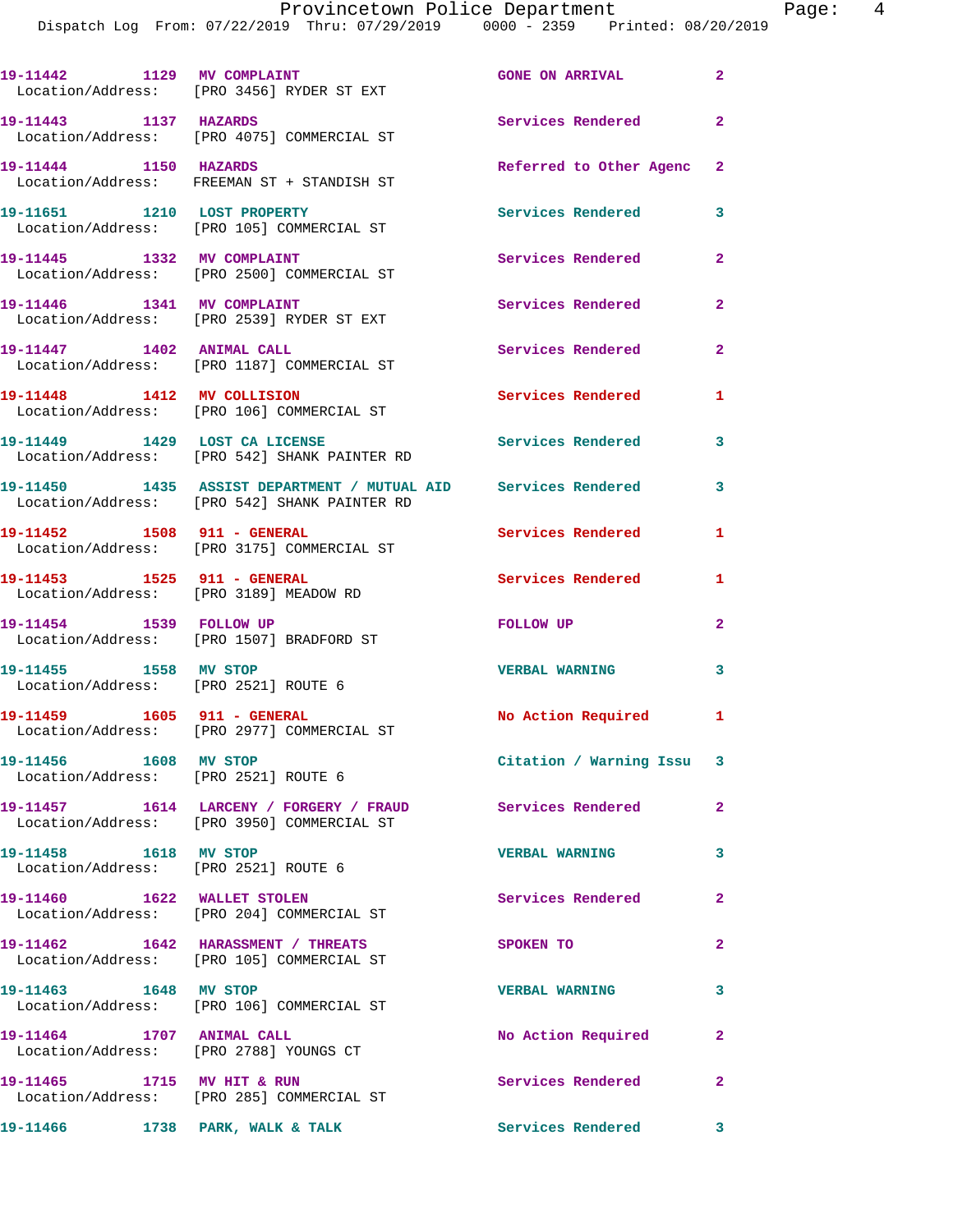|                                                    | Dispatch Log From: 07/22/2019 Thru: 07/29/2019 0000 - 2359 Printed: 08/20/2019                                  | Provincetown Police Department   |              | Page: | 5 |
|----------------------------------------------------|-----------------------------------------------------------------------------------------------------------------|----------------------------------|--------------|-------|---|
|                                                    | Location/Address: [PRO 105] COMMERCIAL ST                                                                       |                                  |              |       |   |
| 19-11467 1739 FOLLOW UP                            | Location: [PRO 3431] LOPES SQUARE                                                                               | <b>Peace Restored 22 Peace 2</b> |              |       |   |
|                                                    | 19-11468 1755 MV COMPLAINT<br>Location/Address: [PRO 3679] COURT ST                                             | Citation / Warning Issu 2        |              |       |   |
| 19-11469 1900 HAZARDS                              | Location/Address: [PRO 2618] COMMERCIAL ST                                                                      | Services Rendered 2              |              |       |   |
|                                                    | 19-11470 1904 MEDICAL EMERGENCY<br>Location/Address: [PRO 440] HARRY KEMP WAY                                   | Transported to Hospital 1        |              |       |   |
|                                                    | 19-11471 1905 MEDICAL EMERGENCY<br>Location/Address: [PRO 440] HARRY KEMP WAY                                   | Transported to Hospital 1        |              |       |   |
|                                                    | 19-11472 1932 ALARM - GENERAL<br>Location/Address: [PRO 284] COMMERCIAL ST                                      | Referred to Other Agenc 1        |              | 1     |   |
| Location/Address: [PRO 2521] ROUTE 6               | 19-11473 1953 MV OBSERVANCE / ASSIGNMENT Services Rendered 3                                                    |                                  |              |       |   |
|                                                    | 19-11474 2000 MEDICAL EMERGENCY<br>Location/Address: [PRO 3815] BRADFORD ST EXT                                 | Transported to Hospital 1        |              |       |   |
| Location/Address: [PRO 2521] ROUTE 6               | 19-11475 2006 MV STOP                                                                                           | <b>VERBAL WARNING</b>            | 3            |       |   |
|                                                    | 19-11476 2015 MEDICAL EMERGENCY<br>Location/Address: [PRO 1952] COMMERCIAL ST                                   | Transported to Hospital 1        |              |       |   |
|                                                    | 19-11477 2020 MEDICAL EMERGENCY<br>Location/Address: [PRO 3176] COMMERCIAL ST                                   | <b>PATIENT REFUSAL</b>           | 1            |       |   |
|                                                    | 19-11479 2346 BUILDING/PROPERTY CHECK Services Rendered 3<br>Location/Address: [PRO 3259] MACMILLAN WHARF       |                                  |              |       |   |
|                                                    | 19-11480 2358 BY-LAW VIOLATION<br>Location/Address: [PRO 2206] PILGRIMS LANDING                                 | <b>VERBAL WARNING</b>            | $\mathbf{2}$ |       |   |
| For Date: $07/24/2019$ - Wednesday                 |                                                                                                                 |                                  |              |       |   |
|                                                    | 19-11481  0017 BUILDING/PROPERTY CHECK BLDG/PROP Checked/Secur 3<br>Location/Address: [PRO 1952] COMMERCIAL ST  |                                  |              |       |   |
| 19-11482 0033 MV STOP<br>Location/Address: ROUTE 6 |                                                                                                                 | VERBAL WARNING 3                 |              |       |   |
|                                                    |                                                                                                                 |                                  | $\mathbf{1}$ |       |   |
|                                                    | 19-11486 0106 PARK, WALK & TALK<br>Location/Address: [PRO 3870] COMMERCIAL ST                                   | No Action Required 3             |              |       |   |
|                                                    | 19-11487 0149 BUILDING/PROPERTY CHECK BLDG/PROP Checked/Secur 3<br>Location/Address: [PRO 537] SHANK PAINTER RD |                                  |              |       |   |
|                                                    | 19-11488 0200 MV OBSERVANCE / ASSIGNMENT No Action Required 3<br>Location/Address: BRADFORD ST + HOWLAND ST     |                                  |              |       |   |
|                                                    | 19-11489  0209  NOISE COMPLAINT<br>Location/Address: [PRO 2364] COMMERCIAL ST                                   | SPOKEN TO 3                      |              |       |   |
|                                                    | 19-11490 0251 BUILDING/PROPERTY CHECK BLDG/PROP Checked/Secur 3<br>Location/Address: [PRO 530] SHANK PAINTER RD |                                  |              |       |   |
|                                                    | 19-11491 0305 NOISE COMPLAINT<br>Location/Address: [PRO 2364] COMMERCIAL ST                                     | SPOKEN TO                        | 3            |       |   |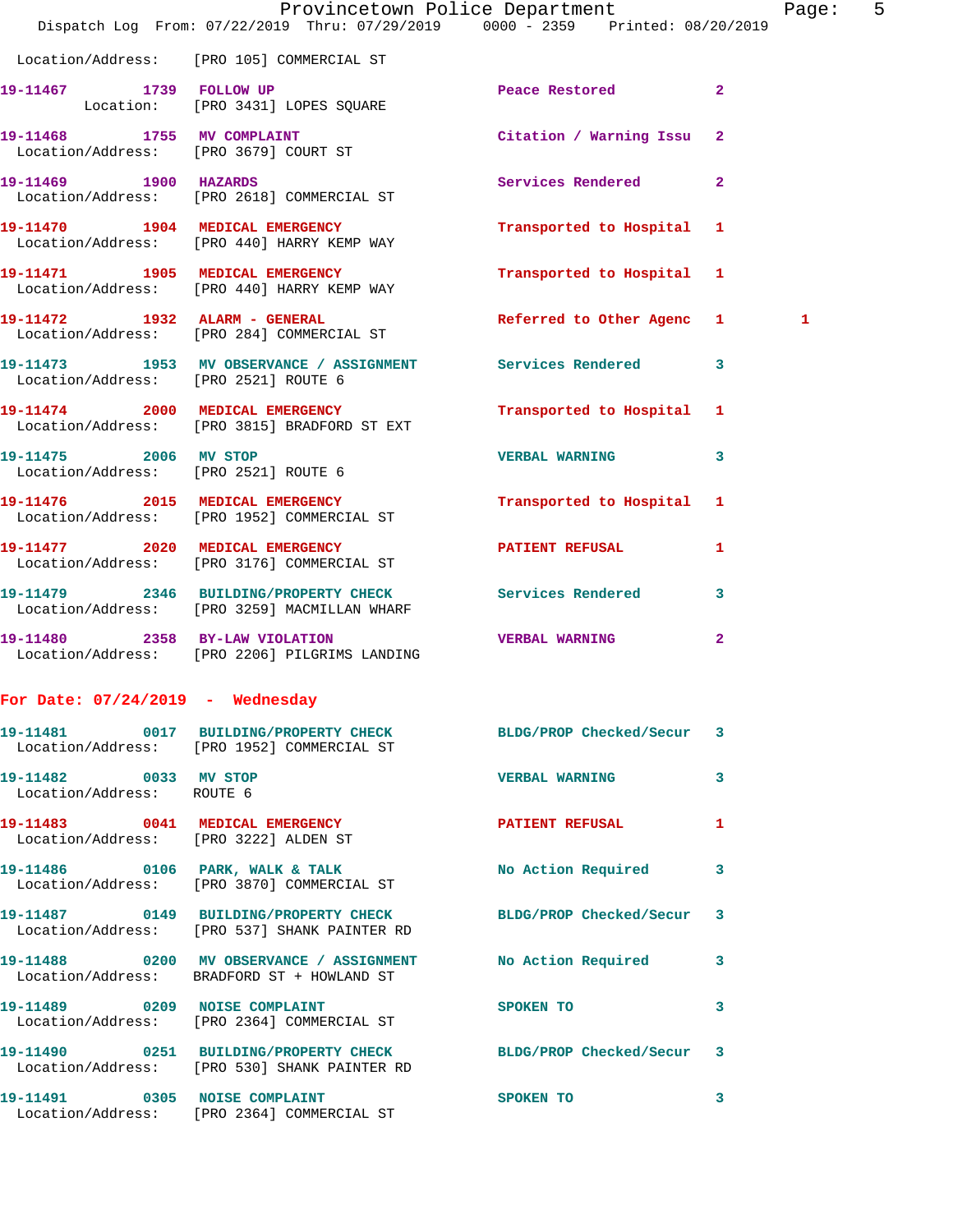|                                                                     | Provincetown Police Department<br>Dispatch Log From: 07/22/2019 Thru: 07/29/2019 0000 - 2359 Printed: 08/20/2019 |                          |              |
|---------------------------------------------------------------------|------------------------------------------------------------------------------------------------------------------|--------------------------|--------------|
|                                                                     | 19-11492 0405 BUILDING/PROPERTY CHECK BLDG/PROP Checked/Secur 3<br>Location/Address: [PRO 413] CONWELL ST        |                          |              |
|                                                                     | 19-11493 0455 BUILDING/PROPERTY CHECK<br>Location/Address: [PRO 1989] COMMERCIAL ST                              | BLDG/PROP Checked/Secur  | 3            |
| Location/Address: ROUTE 6 + SNAIL RD                                | 19-11494 0505 MV OBSERVANCE / ASSIGNMENT Services Rendered                                                       |                          | 3            |
|                                                                     | 19-11495 0527 MEDICAL EMERGENCY<br>Location/Address: [PRO 1621] BRADFORD ST                                      | Transported to Hospital  | 1            |
|                                                                     | 19-11496 0634 FLIGHT COVERAGE<br>Location/Address: [PRO 516] RACE POINT RD                                       | <b>Services Rendered</b> | 3            |
|                                                                     | 19-11497 0638 GENERAL INFO<br>Location/Address: [PRO 542] SHANK PAINTER RD                                       | Services Rendered        | 3            |
|                                                                     | 19-11498 0745 LOST BLACK WALLET<br>Location/Address: [PRO 542] SHANK PAINTER RD                                  | <b>Services Rendered</b> | 3            |
|                                                                     | 19-11499 0801 MEDICAL EMERGENCY<br>Location/Address: [PRO 2853] SHANK PAINTER RD                                 | PATIENT REFUSAL          | 1            |
|                                                                     | 19-11500 0817 BUILDING/PROPERTY CHECK Services Rendered<br>Location/Address: [PRO 444] HIGH POLE HILL            |                          | 3            |
|                                                                     | 19-11501 0831 BUILDING/PROPERTY CHECK Services Rendered<br>Location/Address: [PRO 2483] COMMERCIAL ST            |                          | 3            |
|                                                                     | 19-11503 0916 MEDICAL EMERGENCY<br>Location/Address: [PRO 1185] COMMERCIAL ST                                    | Unfounded                | 1            |
| 19-11505 0929 HAZARDS                                               | Location/Address: [PRO 2618] COMMERCIAL ST                                                                       | Services Rendered        | $\mathbf{2}$ |
|                                                                     | 19-11506 1019 MEDICAL EMERGENCY<br>Location/Address: [PRO 1823] BAYBERRY AVE                                     | <b>Services Rendered</b> | 1            |
|                                                                     | 19-11507 1036 ASSIST CITIZEN<br>Location/Address: [PRO 965] KIMBERLY LN                                          | <b>Services Rendered</b> | 3            |
|                                                                     | 19-11508 1039 LOST SAMSUNG 8 PHONE<br>Location/Address: [PRO 542] SHANK PAINTER RD                               | Services Rendered        | 3            |
| 19-11509 1053 MEDICAL EMERGENCY                                     | Location/Address: [PRO 440] HARRY KEMP WAY                                                                       | Transported to Hospital  | 1            |
|                                                                     | 19-11510 1115 MEDICAL EMERGENCY<br>Location/Address: [PRO 127] COMMERCIAL ST                                     | Transported to Hospital  | 1            |
|                                                                     | 19-11511 1120 MEDICAL EMERGENCY<br>Location/Address: [PRO 440] HARRY KEMP WAY                                    | Transported to Hospital  | 1            |
|                                                                     | 19-11514 1154 MEDICAL EMERGENCY<br>Location/Address: [PRO 515] RACE POINT RD                                     | Transported to Hospital  | 1            |
|                                                                     | Location/Address: [PRO 542] SHANK PAINTER RD                                                                     | Referred to Other Agenc  | 1            |
|                                                                     | 19-11518 1237 SERVICE CALL - POLICE<br>Location/Address: [PRO 542] SHANK PAINTER RD                              | Services Rendered        | 3            |
| 19-11520 1325 MV COMPLAINT<br>Location/Address: [PRO 1048] PEARL ST |                                                                                                                  | Services Rendered        | $\mathbf{2}$ |
| 19-11521 1328 LOST WALLET                                           | Location/Address: [PRO 542] SHANK PAINTER RD                                                                     | Services Rendered        | 3            |
| 19-11523 1342 LOST VW KEY                                           |                                                                                                                  | Services Rendered        | 3            |

Location/Address: [PRO 542] SHANK PAINTER RD

Page:  $6$ <br>19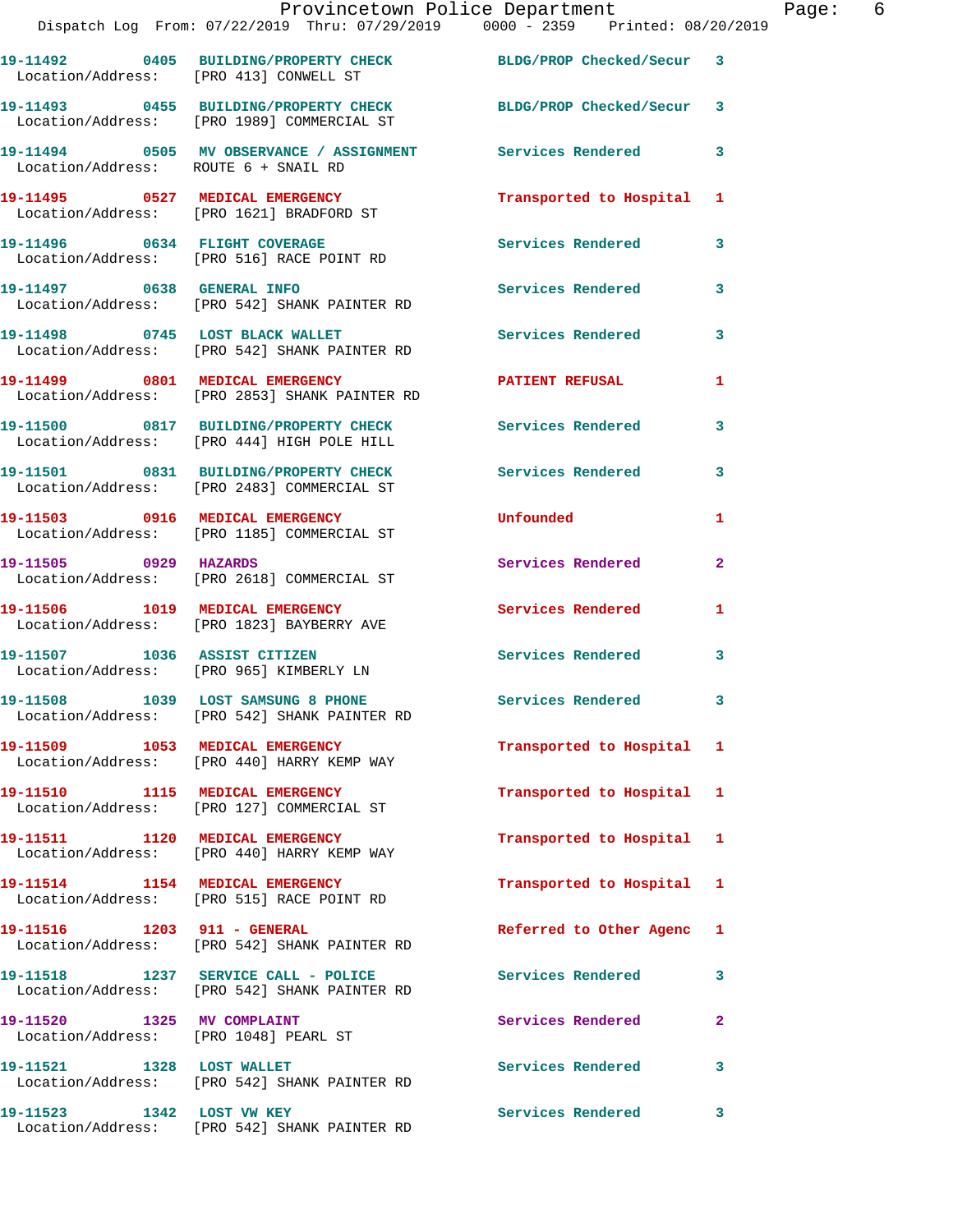|                                                                       | Provincetown Police Department                                                                        |                          |                |
|-----------------------------------------------------------------------|-------------------------------------------------------------------------------------------------------|--------------------------|----------------|
|                                                                       | Dispatch Log From: 07/22/2019 Thru: 07/29/2019 0000 - 2359 Printed: 08/20/2019                        |                          |                |
|                                                                       | 19-11522 1346 PARK, WALK & TALK 1998 Services Rendered<br>Location/Address: [PRO 3609] COMMERCIAL ST  |                          | 3              |
| 19-11524 1352 PET PANTRY                                              | Location/Address: [PRO 3296] SHANK PAINTER RD                                                         | Services Rendered        | 3              |
|                                                                       | 19-11525 1359 MV COMPLAINT<br>Location/Address: [PRO 1976] COMMERCIAL ST                              | <b>GONE ON ARRIVAL</b>   | $\mathbf{2}$   |
|                                                                       | 19-11526 1400 MEDICAL EMERGENCY<br>Location/Address: [PRO 105] COMMERCIAL ST                          | <b>Services Rendered</b> | 1              |
| 19-11527 1408 PROPERTY DAMAGE<br>Location/Address: [PRO 705] BANGS ST |                                                                                                       | <b>Services Rendered</b> | 3              |
| 19-11528 1409 PET PANTRY                                              | Location/Address: [PRO 1156] WINSLOW ST                                                               | Services Rendered        | 3              |
|                                                                       | 19-11529 1450 MEDICAL EMERGENCY<br>Location/Address: [PRO 2251] COMMERCIAL ST                         | <b>Services Rendered</b> | 1              |
|                                                                       | 19-11531 1451 COMPLAINT - GENERAL<br>Location/Address: CARVER ST + BRADFORD ST                        | <b>SPOKEN TO</b>         | 3              |
| 19-11530 1511 MEDICAL EMERGENCY<br>Location/Address: COMMERCIAL ST    |                                                                                                       | <b>PATIENT REFUSAL</b>   | 1              |
|                                                                       | 19-11532 1531 STREET PERFORMER COMPLAINT PATIENT REFUSAL<br>Location/Address: [PRO 105] COMMERCIAL ST |                          | 3              |
|                                                                       | 19-11533 1534 MEDICAL EMERGENCY<br>Location/Address: [PRO 2616] COMMERCIAL ST                         | Transported to Hospital  | 1              |
|                                                                       | 19-11535   1540   ANIMAL CALL<br>Location/Address: [PRO 526] RYDER ST EXT                             | Services Rendered        | $\mathbf{2}$   |
| 19-11536 1605 LOST PROPERTY                                           | Location/Address: [PRO 175] COMMERCIAL ST                                                             | <b>Services Rendered</b> | 3              |
|                                                                       | 19-11538 1634 PARK, WALK & TALK 1998 Services Rendered<br>Location/Address: [PRO 105] COMMERCIAL ST   |                          | 3              |
|                                                                       | 1804 BUILDING/PROPERTY CHECK<br>Location/Address: [PRO 519] RACE POINT RD                             | BLDG/PROP Checked/Secur  | 3              |
| 19-11540<br>Location/Address:                                         | 1809 PARK, WALK & TALK<br>[PRO 105] COMMERCIAL ST                                                     | Services Rendered        | 3              |
| 19-11541<br>Location/Address:                                         | 1830 ANIMAL CALL<br>[PRO 1072] PLEASANT ST                                                            | SPOKEN TO                | $\overline{2}$ |

**19-11542 1849 COMPLAINT - GENERAL Services Rendered 3**  Location/Address: [PRO 3678] PLEASANT ST

**19-11543 1918 PARKING COMPLAINT Citation / Warning Issu 3**  Location/Address: [PRO 506] PEARL ST

Location/Address: [PRO 526] RYDER ST EXT

Location/Address: [PRO 433] RYDER ST EXT

**19-11547 2050 BUILDING/PROPERTY CHECK Services Rendered 3** 

**19-11550 2325 MV STOP VERBAL WARNING 3** 

**19-11545 2049 BUILDING/PROPERTY CHECK Services Rendered 3** 

**19-11546 2049 BUILDING/PROPERTY CHECK Services Rendered 3** 

Location/Address: [PRO 3259] MACMILLAN WHARF

**19-11548 2219 DISTURBANCE - FIGHT / ARGUMENT SPOKEN TO 1** 

Location/Address: [PRO 2343] BREWSTER ST

Page: 7<br>2019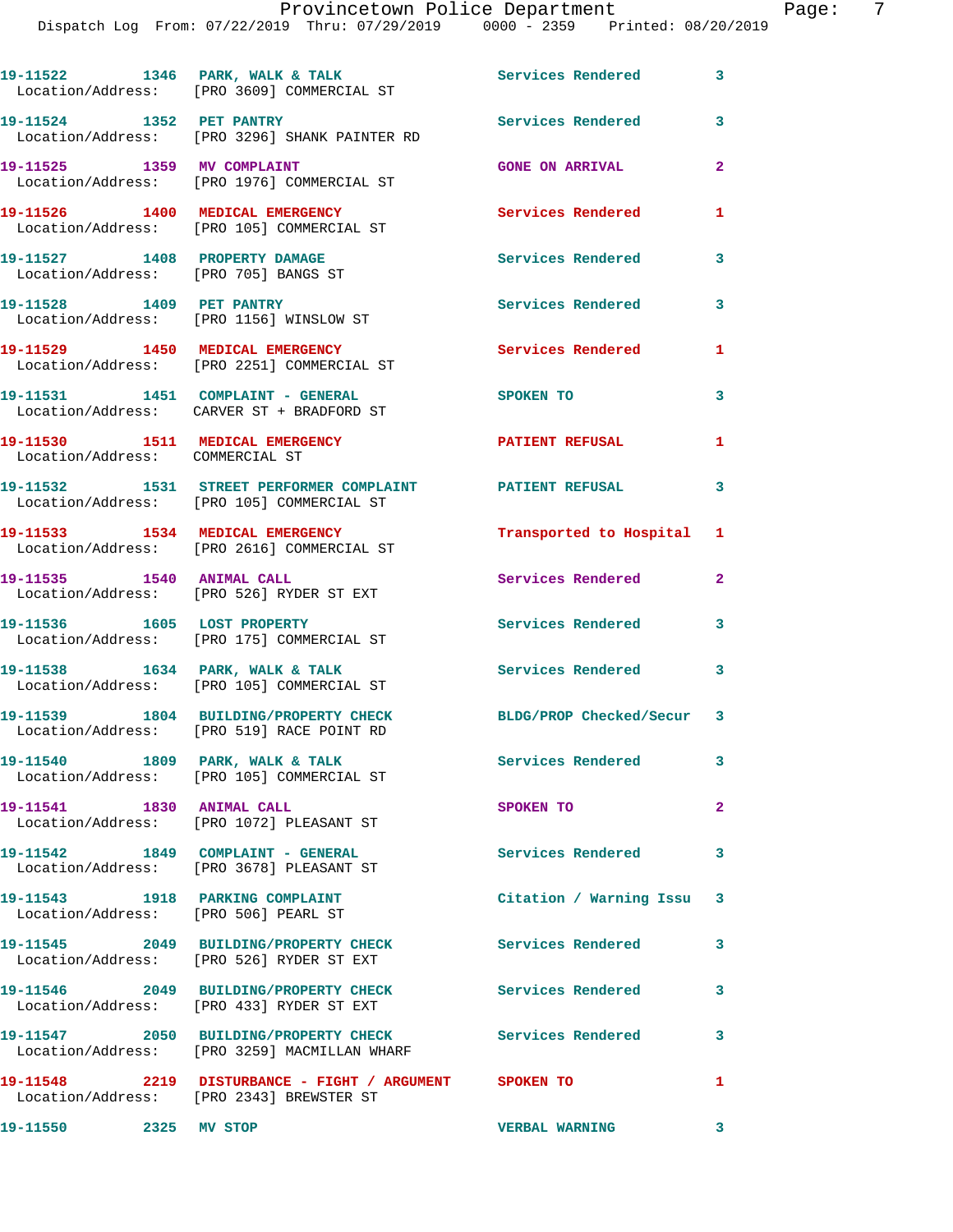|                                      | Dispatch Log From: 07/22/2019 Thru: 07/29/2019 0000 - 2359 Printed: 08/20/2019                                     | Provincetown Police Department | Page: 8                 |  |
|--------------------------------------|--------------------------------------------------------------------------------------------------------------------|--------------------------------|-------------------------|--|
|                                      | Location/Address: [PRO 549] STANDISH ST                                                                            |                                |                         |  |
| Location/Address: [PRO 80] CARVER ST | 19-11551 2341 MEDICAL EMERGENCY                                                                                    | Transported to Hospital 1      |                         |  |
| For Date: $07/25/2019$ - Thursday    |                                                                                                                    |                                |                         |  |
|                                      | 19-11552 0010 ASSIST CITIZEN<br>Location/Address: [PRO 965] KIMBERLY LN                                            | SPOKEN TO                      | $\mathbf{3}$            |  |
|                                      | 19-11554 0026 BUILDING/PROPERTY CHECK BLDG/PROP Checked/Secur 3<br>Location/Address: [PRO 175] COMMERCIAL ST       |                                |                         |  |
|                                      | 19-11553 0027 MV OBSERVANCE / ASSIGNMENT Services Rendered 3<br>Location/Address: BRADFORD ST + HOWLAND ST         |                                |                         |  |
|                                      | 19-11555 0027 MV STOP<br>Location/Address: [PRO 37] BRADFORD ST                                                    | Citation / Warning Issu 3      |                         |  |
|                                      | 19-11556 0027 BUILDING/PROPERTY CHECK BLDG/PROP Checked/Secur 3<br>Location/Address: [PRO 182] COMMERCIAL ST       |                                |                         |  |
|                                      | 19-11557 0037 BUILDING/PROPERTY CHECK BLDG/PROP Checked/Secur 3<br>Location/Address: [PRO 3033] COMMERCIAL ST      |                                |                         |  |
|                                      | 19-11558 0054 PARK, WALK & TALK 6 Services Rendered 3<br>Location/Address: [PRO 105] COMMERCIAL ST                 |                                |                         |  |
| Location/Address: [PRO 3287] ROUTE 6 | 19-11559 0059 BUILDING/PROPERTY CHECK Services Rendered 3                                                          |                                |                         |  |
| 19-11560 0100 FOLLOW UP              | Location/Address: [PRO 2704] COMMERCIAL ST                                                                         | SPOKEN TO                      | $\mathbf{2}$            |  |
|                                      | 19-11561 0110 FOLLOW UP<br>Location/Address: [PRO 3443] COMMERCIAL ST                                              | SPOKEN TO                      | $\mathbf{2}$            |  |
|                                      | 19-11562 0118 MV OBSERVANCE / ASSIGNMENT Services Rendered<br>Location/Address: BRADFORD ST + RYDER ST             |                                | $\overline{\mathbf{3}}$ |  |
| Location/Address: [PRO 424] COURT ST | 19-11563 0121 MEDICAL EMERGENCY                                                                                    | Transported to Hospital 1      |                         |  |
|                                      | 19-11565 0156 MV OBSERVANCE / ASSIGNMENT Services Rendered 3<br>Location/Address: [PRO 414] CONWELL ST             |                                |                         |  |
|                                      | 19-11566 0206 MV OBSERVANCE / ASSIGNMENT Services Rendered 3<br>Location/Address: BRADFORD ST + HOWLAND ST         |                                |                         |  |
| 19-11567 0217 MV STOP                | Location/Address: [PRO 2548] HOWLAND ST                                                                            | VERBAL WARNING 3               |                         |  |
|                                      | 19-11568 0231 MV DISABLED<br>Location/Address: [PRO 2518] ROUTE 6                                                  | SPOKEN TO                      | $\mathbf{2}$            |  |
|                                      | 19-11569 0549 BUILDING/PROPERTY CHECK Services Rendered 3<br>Location/Address: [PRO 3259] MACMILLAN WHARF          |                                |                         |  |
|                                      | 19-11570 0604 MV OBSERVANCE / ASSIGNMENT Services Rendered 3<br>Location/Address: RACE POINT RD + SEASHORE PARK DR |                                |                         |  |
|                                      | 19-11571 0650 SERVICE CALL - POLICE Services Rendered 3<br>Location/Address: [PRO 516] RACE POINT RD               |                                |                         |  |
|                                      | 19-11572 0657 PARKING COMPLAINT<br>Location/Address: [PRO 3313] STANDISH ST                                        | SPOKEN TO                      | 3                       |  |
| 19-11573 0727 BIKE - GENERAL         | Location/Address: BRADFORD ST + MILLER HILL RD                                                                     | Services Rendered 2            |                         |  |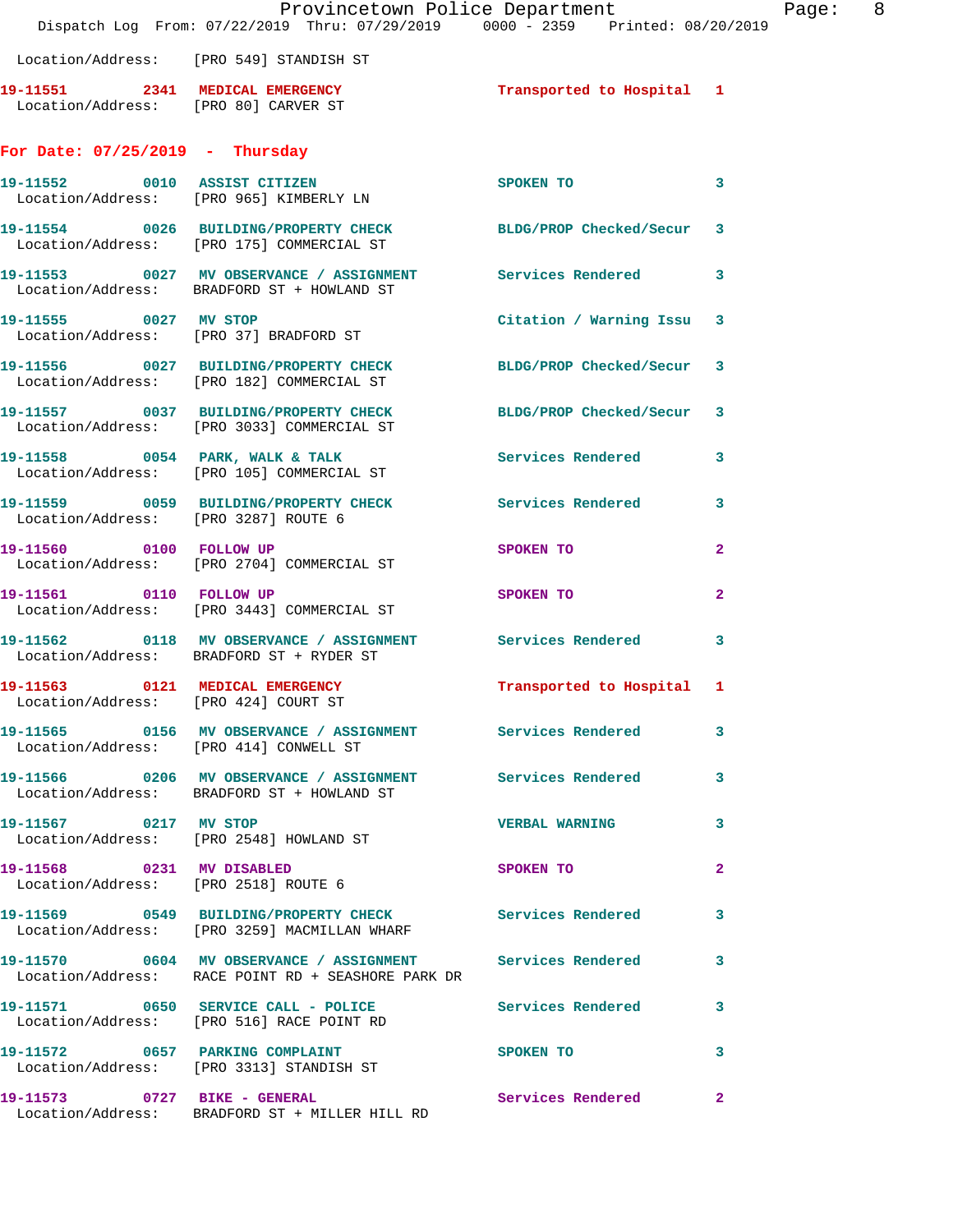|                                                                      | Provincetown Police Department                                                  |                           |                |
|----------------------------------------------------------------------|---------------------------------------------------------------------------------|---------------------------|----------------|
|                                                                      | Dispatch Log From: 07/22/2019 Thru: 07/29/2019 0000 - 2359 Printed: 08/20/2019  |                           |                |
|                                                                      | 19-11574 0749 ASSIST CITIZEN<br>Location/Address: [PRO 1651] DAGGETT LN         | Referred to Other Agenc 3 |                |
|                                                                      | 19-11575 0803 MEDICAL EMERGENCY<br>Location/Address: [PRO 2391] BRADFORD ST     | Transported to Hospital 1 |                |
|                                                                      | 19-11577 1023 MEDICAL EMERGENCY<br>Location/Address: [PRO 2174] COMMERCIAL ST   | Transported to Hospital   | 1              |
|                                                                      | 19-11578    1036    911 - GENERAL<br>Location/Address: [PRO 4008] COMMERCIAL ST | <b>SPOKEN TO</b>          | 1              |
|                                                                      | 19-11579 1039 HARASSMENT / THREATS<br>Location/Address: [PRO 3138] CONWELL ST   | SPOKEN TO                 | $\overline{a}$ |
|                                                                      | 19-11580    1046    HAZARDS<br>Location/Address: [PRO 2564] COMMERCIAL ST       | Referred to Other Agenc   | $\mathbf{2}$   |
|                                                                      | 19-11581 1050 ASSIST CITIZEN<br>Location/Address: [PRO 542] SHANK PAINTER RD    | <b>SPOKEN TO</b>          | 3              |
|                                                                      | 19-11582 1110 LOST PROPERTY<br>Location/Address: [PRO 3296] SHANK PAINTER RD    | <b>Services Rendered</b>  | 3              |
| 19-11583 1145 ANIMAL CALL                                            | Location/Address: [PRO 2496] BAYBERRY AVE                                       | Could Not Locate          | $\overline{a}$ |
|                                                                      | 19-11584 1159 PARKING COMPLAINT<br>Location/Address: [PRO 2512] JEROME SMITH RD | <b>Services Rendered</b>  | 3              |
| 19-11585 1204 PARKING COMPLAINT                                      | Location/Address: [PRO 208] COMMERCIAL ST                                       | <b>GONE ON ARRIVAL</b>    | 3              |
|                                                                      | Location/Address: [PRO 3165] RACE POINT RD                                      | <b>PATIENT REFUSAL</b>    | 1              |
| 19-11587 1250 ANIMAL CALL                                            | Location/Address: [PRO 1916] COURT ST                                           | <b>GONE ON ARRIVAL</b>    | $\mathbf{2}$   |
| Location/Address: COMMERCIAL ST                                      | 19-11589 1259 HARASSMENT / THREATS                                              | SPOKEN TO                 | $\overline{2}$ |
|                                                                      | 19-11590 1305 MEDICAL EMERGENCY<br>Location/Address: [PRO 2543] MACMILLAN WHARF | PATIENT REFUSAL           | $\mathbf{1}$   |
| 19-11591 1311 MV COLLISION<br>Location/Address: [PRO 606] CONWELL ST |                                                                                 | SPOKEN TO                 | 1              |
| 19-11592 1317 911 - GENERAL                                          | Location/Address: [PRO 3165] RACE POINT RD                                      | Referred to Other Agenc   | 1              |
|                                                                      | 19-11593 1406 LOST PROPERTY<br>Location/Address: [PRO 542] SHANK PAINTER RD     | Services Rendered         | 3              |
| 19-11594 1436 MV COLLISION<br>Location/Address: COMMERCIAL ST        |                                                                                 | <b>Services Rendered</b>  | 1              |
| 19-11595 1522 FOLLOW UP                                              | Location/Address: [PRO 285] COMMERCIAL ST                                       | Services Rendered         | $\mathbf{2}$   |
|                                                                      | 19-11596 1631 PARK, WALK & TALK<br>Location/Address: [PRO 105] COMMERCIAL ST    | No Action Required        | 3              |
| 19-11600 1816 FOLLOW UP                                              | Location/Address: [PRO 352] COMMERCIAL ST                                       | Services Rendered         | $\mathbf{2}$   |
| 19-11601 1925 MV STOP<br>Location/Address: [PRO 2479] ROUTE 6        |                                                                                 | <b>VERBAL WARNING</b>     | 3              |
| 19-11602 1932 MEDICAL EMERGENCY                                      | Location/Address: [PRO 1156] WINSLOW ST                                         | Transported to Hospital 1 |                |

Page: 9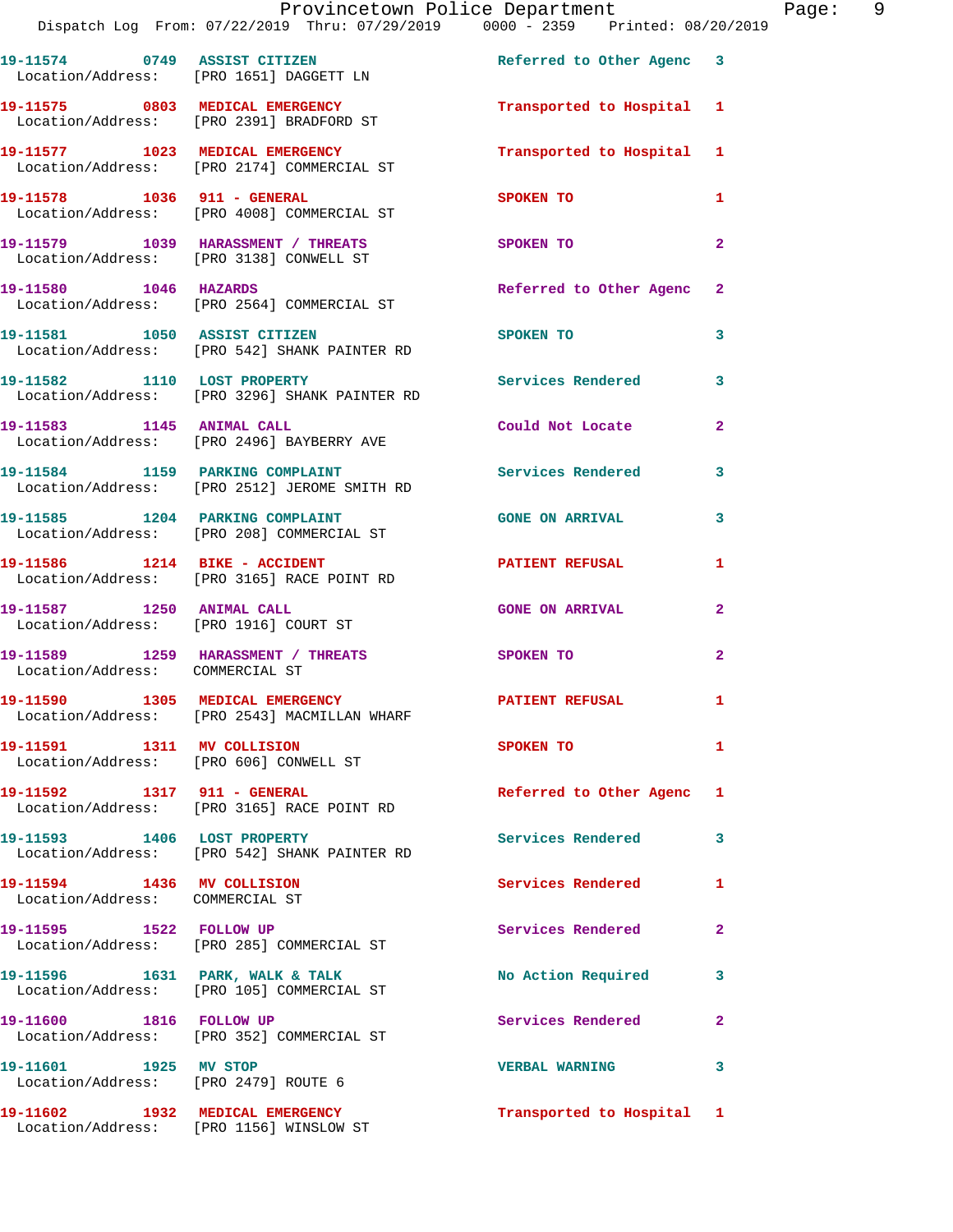|                                                                | 19-11603 1932 BIKE MAINTENANCE<br>Location/Address: [PRO 542] SHANK PAINTER RD                                          | Services Rendered         | $\mathbf{2}$ |
|----------------------------------------------------------------|-------------------------------------------------------------------------------------------------------------------------|---------------------------|--------------|
|                                                                | 19-11605 2036 MV COMPLAINT<br>Location/Address: [PRO 2352] BRADFORD ST                                                  | Could Not Locate          | $\mathbf{2}$ |
| 19-11607 2051 MISSING PERSON                                   | Location/Address: [PRO 2543] MACMILLAN WHARF                                                                            | <b>Services Rendered</b>  | $\mathbf{1}$ |
|                                                                | 19-11608 2105 LOST KNIT PURSE<br>Location/Address: [PRO 542] SHANK PAINTER RD                                           | Services Rendered         | 3            |
|                                                                | 19-11610 2223 BUILDING/PROPERTY CHECK<br>Location/Address: [PRO 2490] PROVINCELANDS RD                                  | BLDG/PROP Checked/Secur 3 |              |
|                                                                | 19-11611 2223 BUILDING/PROPERTY CHECK<br>Location/Address: [PRO 2499] RACE POINT RD                                     | BLDG/PROP Checked/Secur 3 |              |
|                                                                | 19-11612 2223 BUILDING/PROPERTY CHECK<br>Location/Address: [PRO 516] RACE POINT RD                                      | BLDG/PROP Checked/Secur 3 |              |
| 19-11614 2306 NOISE COMPLAINT<br>Location/Address: STABLE PATH |                                                                                                                         | No Action Required        | 3            |
|                                                                | 19-11615 2331 PARK, WALK & TALK<br>Location: [PRO 3431] LOPES SQUARE                                                    | <b>Services Rendered</b>  | 3            |
| For Date: 07/26/2019 - Friday                                  |                                                                                                                         |                           |              |
| 19-11616 0000 BAR CHECK                                        | Location/Address: [PRO 3443] COMMERCIAL ST                                                                              | <b>Services Rendered</b>  | 3            |
|                                                                | 19-11617 0006 911 - GENERAL<br>Location/Address: [PRO 1526] BREWSTER ST                                                 | <b>Services Rendered</b>  | $\mathbf{1}$ |
| 19-11618 0014 MV STOP                                          | Location/Address: CONWELL ST + ROUTE 6                                                                                  | <b>VERBAL WARNING</b>     | 3            |
|                                                                | 19-11619      0023   MV OBSERVANCE / ASSIGNMENT      Services Rendered<br>Location/Address: [PRO 3670] SHANK PAINTER RD |                           | 3            |
|                                                                | 19-11620 0024 MV OBSERVANCE / ASSIGNMENT Services Rendered<br>Location/Address: BRADFORD ST + JOHNSON ST                |                           | 3            |
| 19-11621 0050 MV STOP                                          | Location/Address: [PRO 2479] ROUTE 6                                                                                    | <b>VERBAL WARNING</b>     | 3            |
|                                                                | 19-11622 0118 BUILDING/PROPERTY CHECK Services Rendered 3<br>Location/Address: [PRO 2483] COMMERCIAL ST                 |                           |              |
| 19-11623 0127 HAZARDS                                          | Location/Address: [PRO 3840] COMMERCIAL ST                                                                              | Extinguished              | $\mathbf{2}$ |
| Location/Address: [TRU 310] ROUTE 6                            | 19-11625 0249 ASSIST DEPARTMENT / MUTUAL AID Services Rendered 3                                                        |                           |              |
|                                                                | Location/Address: [PRO 3376] OLD ANN PAGE WAY                                                                           | Transported to Hospital 1 |              |
|                                                                | 19-11627 0523 BUILDING/PROPERTY CHECK Services Rendered<br>Location/Address: [PRO 2898] JEROME SMITH RD                 |                           | 3            |
|                                                                | 19-11629 0541 SERVICE CALL - POLICE<br>Location/Address: [PRO 516] RACE POINT RD                                        | <b>Services Rendered</b>  | 3            |
|                                                                | 19-11630 0627 BUILDING/PROPERTY CHECK Services Rendered 3<br>Location/Address: [PRO 433] RYDER ST EXT                   |                           |              |
| 19-11632 0753 BIKE - ACCIDENT                                  |                                                                                                                         | PATIENT REFUSAL           | $\mathbf{1}$ |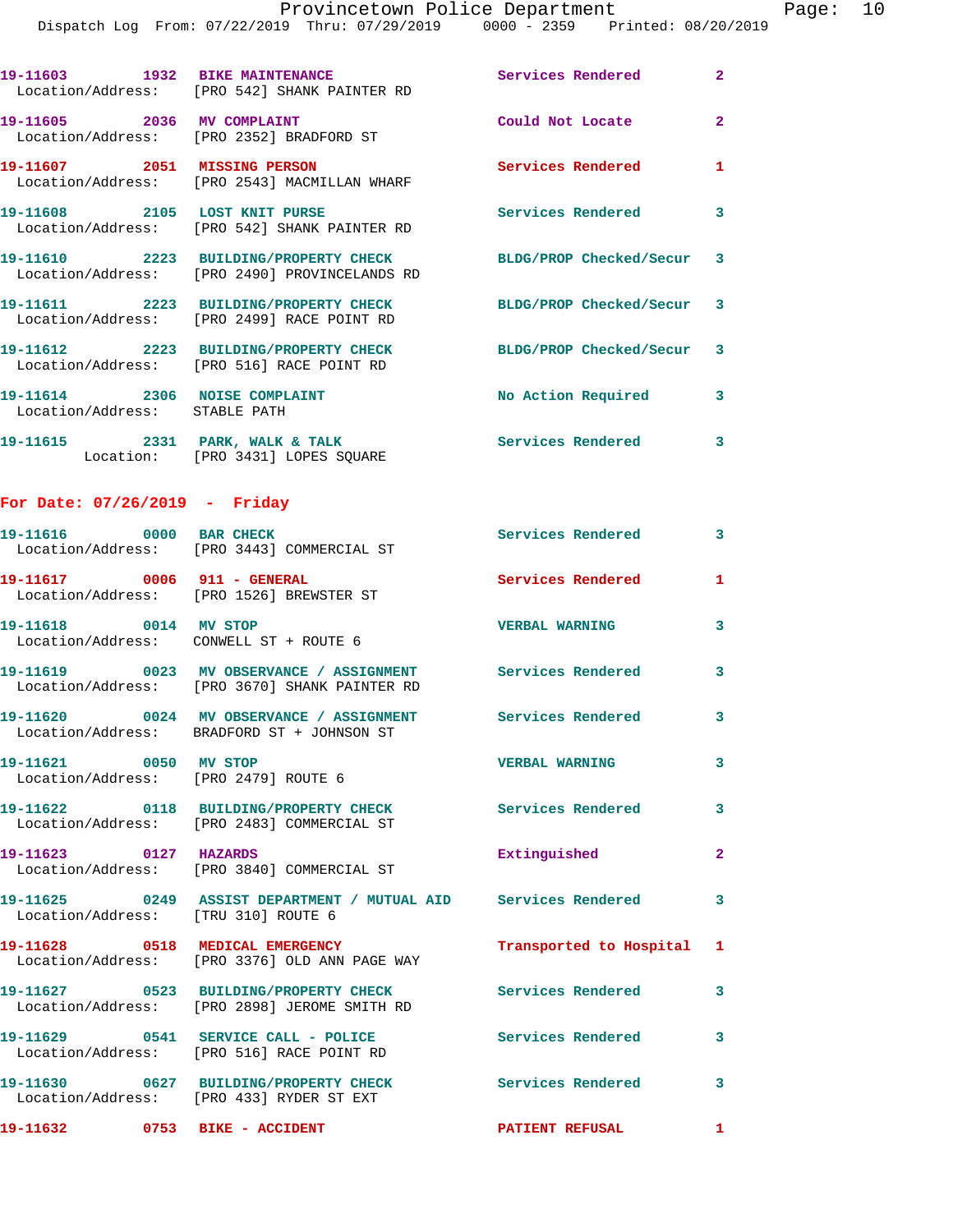|                                                                          | Dispatch Log From: 07/22/2019 Thru: 07/29/2019 0000 - 2359 Printed: 08/20/2019                             | Provincetown Police Department |              | Page: | 11 |
|--------------------------------------------------------------------------|------------------------------------------------------------------------------------------------------------|--------------------------------|--------------|-------|----|
| Refer To Accident: 19-56-AC                                              | Location/Address: [PRO 1761] ANTHONY ST                                                                    |                                |              |       |    |
|                                                                          | 19-11633 0755 ANIMAL CALL<br>Location/Address: [PRO 2795] LOVETTS CT                                       | Services Rendered 2            |              |       |    |
|                                                                          | 19-11634 0805 ANIMAL CALL<br>Location/Address: [PRO 2490] PROVINCELANDS RD                                 | <b>SPOKEN TO</b>               | $\mathbf{2}$ |       |    |
| Location/Address: COMMERCIAL ST                                          | 19-11635 0814 LOST PROPERTY                                                                                | Services Rendered 3            |              |       |    |
|                                                                          | 19-11636 0952 PARKING COMPLAINT<br>Location/Address: [PRO 3222] ALDEN ST                                   | SPOKEN TO                      | 3            |       |    |
|                                                                          | 19-11637 1001 PARKING COMPLAINT SPOKEN TO<br>Location/Address: [PRO 340] COMMERCIAL ST                     |                                | 3            |       |    |
|                                                                          | 19-11638   1023   DISTURBANCE - FIGHT / ARGUMENT   SPOKEN TO<br>Location/Address: [PRO 3137] RACE POINT RD |                                | 1            |       |    |
|                                                                          | 19-11639 1029 PARKING COMPLAINT SPOKEN TO<br>Location/Address: CONWELL ST + BRADFORD ST                    |                                | 3            |       |    |
|                                                                          | 19-11640 1032 PARKING COMPLAINT<br>Location/Address: [PRO 3004] BRADFORD ST                                | Citation / Warning Issu 3      |              |       |    |
|                                                                          | 19-11641    1037    911 - GENERAL<br>Location/Address: [PRO 886] CONWAY ST                                 | SPOKEN TO                      | 1            |       |    |
|                                                                          | 19-11642 1039 LOST PROPERTY<br>Location/Address: [PRO 542] SHANK PAINTER RD                                | Services Rendered 3            |              |       |    |
| Location/Address: NICKERSON ST                                           | 19-11643 1101 PARKING COMPLAINT                                                                            | Citation / Warning Issu 3      |              |       |    |
|                                                                          | 19-11644 1107 PARKING COMPLAINT<br>Location/Address: [PRO 105] COMMERCIAL ST                               | <b>SPOKEN TO</b>               | 3            |       |    |
| Location/Address: [PRO 1369] COURT ST                                    | 19-11645   1117 LARCENY / FORGERY / FRAUD   SPOKEN TO                                                      |                                | $\mathbf{2}$ |       |    |
|                                                                          | 19-11646 1119 LOST PROPERTY<br>Location/Address: [PRO 3443] COMMERCIAL ST                                  | Services Rendered              | 3            |       |    |
| Location/Address: [PRO 2513] ROUTE 6                                     | 19-11648 1129 MV OBSERVANCE / ASSIGNMENT Services Rendered                                                 |                                | 3            |       |    |
| Location/Address: OLD ANN PAGE WAY                                       | 19-11649 1137 ASSIST DEPARTMENT / MUTUAL AID Services Rendered                                             |                                | 3            |       |    |
| 19-11652 1213 PARKING COMPLAINT<br>Location/Address: [PRO 2314] COURT ST |                                                                                                            | SPOKEN TO                      | 3            |       |    |
|                                                                          |                                                                                                            |                                |              |       |    |

**19-11653 1245 LARCENY / FORGERY / FRAUD SPOKEN TO 2**  Location/Address: [PRO 542] SHANK PAINTER RD **19-11654 1356 MEDICAL EMERGENCY Transported to Hospital 1**  Location/Address: [PRO 3908] COMMERCIAL ST **19-11655 1422 SERVE SUMMONS Could Not Locate 3**  Location/Address: THISTLEMORE RD **19-11656 1430 LARCENY / FORGERY / FRAUD SPOKEN TO 2**  Location: [OT 156] PROVINCETOWN FERRY DOCK **19-11658 1502 SERVE PROTECTION ORDER Could Not Locate 2**  Location/Address: THISTLEMORE RD **19-11659 1511 LARCENY / FORGERY / FRAUD SPOKEN TO 2** 

Location/Address: [PRO 3224] COMMERCIAL ST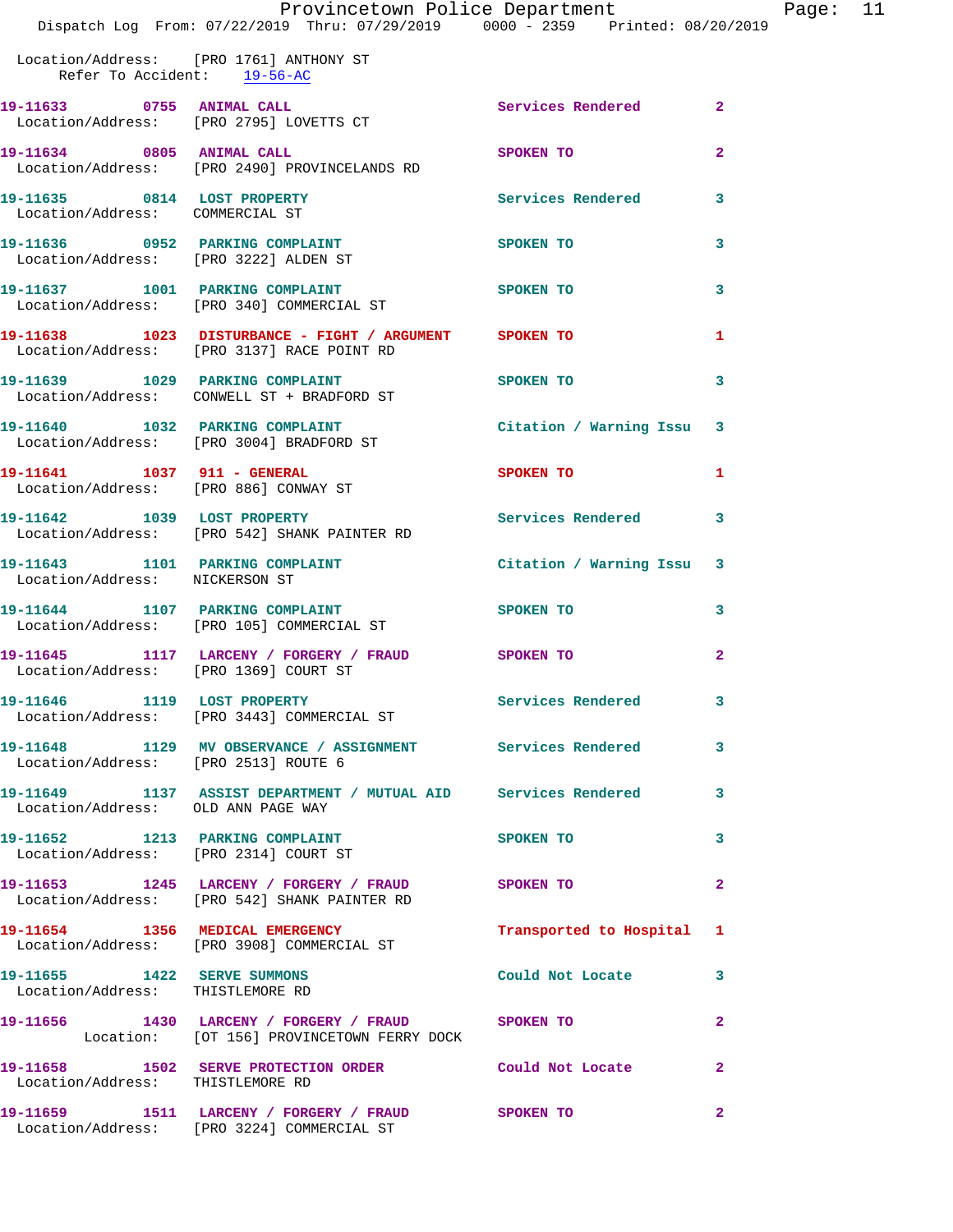|                                                                    | 19-11660 1528 LOST PROPERTY<br>Location: [PRO 3431] LOPES SQUARE                                         | Services Rendered 3       |                |
|--------------------------------------------------------------------|----------------------------------------------------------------------------------------------------------|---------------------------|----------------|
|                                                                    | 19-11661   1624   MEDICAL EMERGENCY<br>Location/Address: [PRO 440] HARRY KEMP WAY                        | Transported to Hospital 1 |                |
|                                                                    | 19-11662 1639 PARK, WALK & TALK<br>Location/Address: [PRO 105] COMMERCIAL ST                             | Services Rendered         | 3              |
| 19-11664 1657 FOLLOW UP                                            | Location/Address: [PRO 230] COMMERCIAL ST                                                                | Services Rendered         | $\overline{2}$ |
| Location/Address: COMMERCIAL ST                                    | 19-11665 1714 LOST PROPERTY-NY DL                                                                        | <b>Services Rendered</b>  | $\mathbf{3}$   |
| 19-11666 1759 ALARM - GENERAL                                      | Location/Address: [PRO 1184] COMMERCIAL ST                                                               | Could Not Locate          | 1              |
| 19-11667 1810 FOLLOW UP                                            | Location/Address: [PRO 290] COMMERCIAL ST                                                                | No Action Required        | $\mathbf{2}$   |
| 19-11668 1823 PARKING COMPLAINT<br>Location/Address: COMMERCIAL ST |                                                                                                          | Removed Hazard            | 3              |
| 19-11669 1824 ANIMAL CALL                                          | Location/Address: [PRO 1547] COMMERCIAL ST                                                               | Services Rendered         | $\overline{a}$ |
|                                                                    | 19-11671 1916 PARK, WALK & TALK<br>Location/Address: [PRO 3870] COMMERCIAL ST                            | <b>Services Rendered</b>  | 3              |
| 19-11670 1922 BAR CHECK                                            | Location/Address: [PRO 3837] COMMERCIAL ST                                                               | <b>Services Rendered</b>  | 3              |
|                                                                    | 19-11672 1939 MV OBSERVANCE / ASSIGNMENT Services Rendered<br>Location/Address: HOWLAND ST + BRADFORD ST |                           | 3              |
| 19-11673 1950 MV STOP<br>Location/Address: BRADFORD ST             |                                                                                                          | <b>VERBAL WARNING</b>     | $\mathbf{3}$   |
|                                                                    | 19-11674 2001 NOISE COMPLAINT<br>Location/Address: [PRO 105] COMMERCIAL ST                               | <b>Services Rendered</b>  | 3              |
| 19-11676 2009 MV STOP                                              | Location/Address: [PRO 527] RYDER ST EXT                                                                 | <b>VERBAL WARNING</b>     | 3              |
| Location/Address: ROUTE 6                                          |                                                                                                          |                           | $\mathbf{3}$   |
|                                                                    | Location/Address: [PRO 539] SHANK PAINTER RD                                                             | BLDG/PROP Checked/Secur 3 |                |
| 19-11678 2035 MV WINDOW DOWN                                       | Location/Address: [PRO 536] SHANK PAINTER RD                                                             | Services Rendered         | $\overline{a}$ |
|                                                                    | 19-11679 2057 BARRICADE IN EFFECT<br>Location/Address: RYDER ST + COMMERCIAL ST                          | <b>Services Rendered</b>  | 3              |
|                                                                    | 19-11681 2129 STREET PERFORMER COMPLAINT<br>Location/Address: [PRO 196] COMMERCIAL ST                    | <b>VERBAL WARNING</b>     | 3              |
|                                                                    | 19-11682 2137 STREET PERFORMER COMPLAINT Services Rendered<br>Location/Address: [PRO 196] COMMERCIAL ST  |                           | 3              |
|                                                                    | 19-11683 2146 BUILDING/PROPERTY CHECK<br>Location/Address: [PRO 182] COMMERCIAL ST                       | BLDG/PROP Checked/Secur   | 3              |
|                                                                    | 19-11684 2146 BUILDING/PROPERTY CHECK<br>Location/Address: [PRO 175] COMMERCIAL ST                       | BLDG/PROP Checked/Secur 3 |                |
| 19-11685                                                           | 2235 BIKE - GENERAL                                                                                      | Services Rendered         | $\mathbf{2}$   |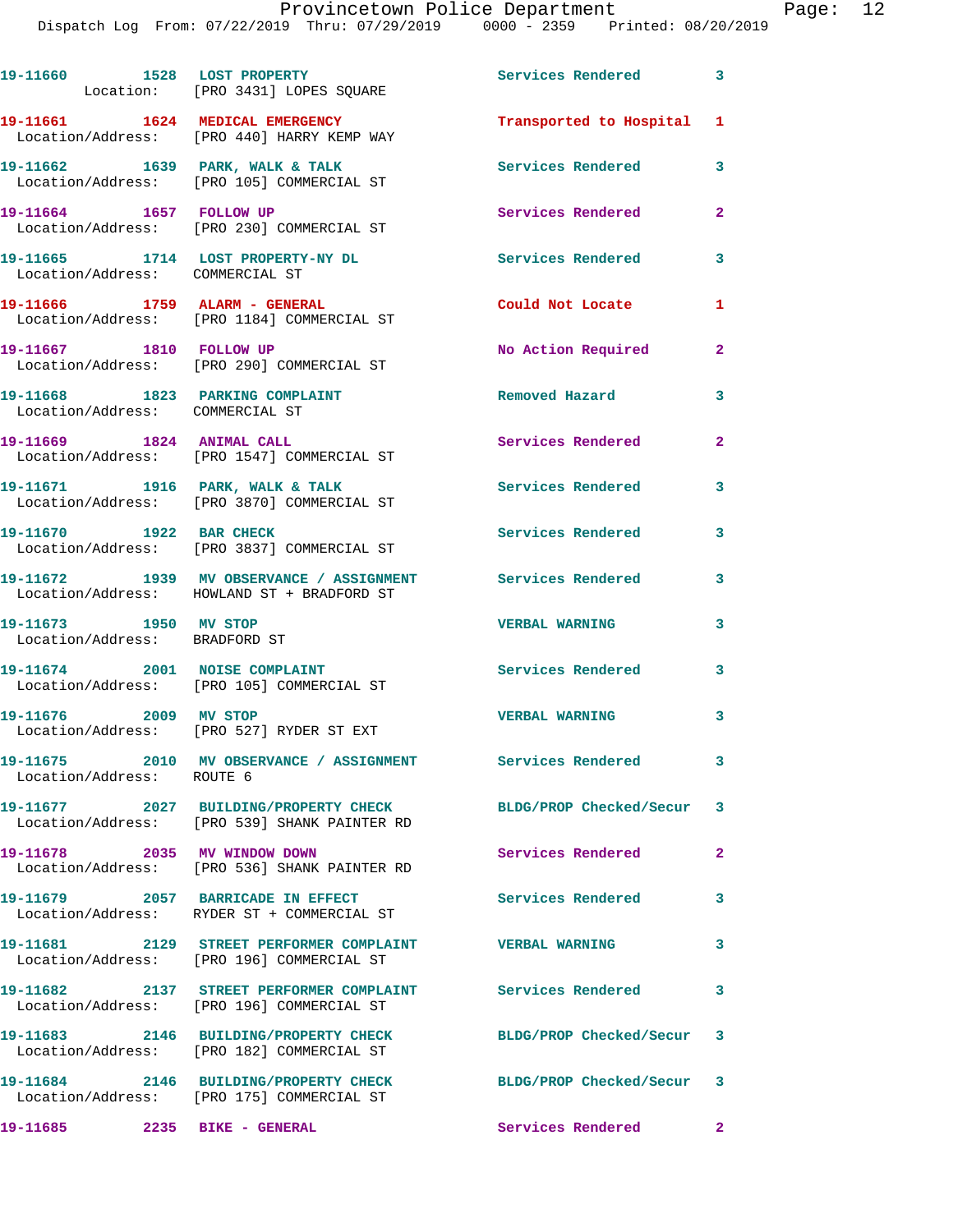|                                                                  | Provincetown Police Department<br>Dispatch Log From: 07/22/2019 Thru: 07/29/2019 0000 - 2359 Printed: 08/20/2019 |                                             |                |
|------------------------------------------------------------------|------------------------------------------------------------------------------------------------------------------|---------------------------------------------|----------------|
|                                                                  | Location/Address: [PRO 2605] COMMERCIAL ST                                                                       |                                             |                |
| 19-11686 2242 FIRE - OTHER                                       | Location/Address: [PRO 658] MOZART AVE                                                                           | Unfounded                                   | 1              |
| Location/Address: THISTLEMORE RD                                 | 19-11688 2304 SERVE PROTECTION ORDER                                                                             | Could Not Locate                            | $\overline{a}$ |
|                                                                  | 19-11689 2324 PARK, WALK & TALK<br>Location: [PRO 3431] LOPES SQUARE                                             | <b>Services Rendered</b>                    | 3              |
|                                                                  | 19-11690 2329 ALARM - GENERAL<br>Location/Address: [PRO 357] COMMERCIAL ST                                       | False Alarm <b>Exercise Service Service</b> | 1              |
|                                                                  | 19-11691 2347 PARK, WALK & TALK<br>Location/Address: [PRO 105] COMMERCIAL ST                                     | <b>Services Rendered</b>                    | 3              |
| 19-11692 2358 FIRE - OTHER                                       | Location/Address: [PRO 2491] COMMERCIAL ST                                                                       | <b>Services Rendered</b>                    | 1              |
| For Date: $07/27/2019$ - Saturday                                |                                                                                                                  |                                             |                |
| 19-11693 0007 BAR CHECK                                          | Location/Address: [PRO 399] COMMERCIAL ST                                                                        | BLDG/PROP Checked/Secur 3                   |                |
|                                                                  | 19-11694 0008 BAR CHECK<br>Location/Address: [PRO 3276] COMMERCIAL ST                                            | BLDG/PROP Checked/Secur                     | -3             |
| 19-11695 0008 BAR CHECK                                          | Location/Address: [PRO 3443] COMMERCIAL ST                                                                       | BLDG/PROP Checked/Secur                     | 3              |
|                                                                  | 19-11696 0014 MV OBSERVANCE / ASSIGNMENT Services Rendered<br>Location/Address: CONWELL ST + HARRY KEMP WAY      |                                             | 3              |
| 19-11697 0024 BAR CHECK                                          | Location/Address: [PRO 272] COMMERCIAL ST                                                                        | BLDG/PROP Checked/Secur                     | 3              |
| 19-11698 0027 MV STOP<br>Location/Address: RYDER ST              |                                                                                                                  | Vehicle Towed                               | 3              |
| Location/Address: [PRO 2520] PRINCE ST                           | 19-11700 0049 BUILDING/PROPERTY CHECK Services Rendered                                                          |                                             |                |
|                                                                  | 19-11701 0056 BARRICADE IN EFFECT Services Rendered<br>Location/Address: CARVER ST + COMMERCIAL ST               |                                             | 3              |
| 19-11702 0106 MV STOP<br>Location/Address: RYDER ST              |                                                                                                                  | <b>VERBAL WARNING</b>                       | 3              |
| Location/Address: ROUTE 6 + SNAIL RD                             | 19-11703 0119 MV OBSERVANCE / ASSIGNMENT Services Rendered                                                       |                                             | 3              |
| Location/Address: [TRU 1] SHORE RD                               | 19-11704 0126 SERVICE CALL - POLICE                                                                              | Services Rendered                           | 3              |
| 19-11705 0141 MV STOP<br>Location/Address: [PRO 2521] ROUTE 6    |                                                                                                                  | No Action Required                          | 3              |
|                                                                  | 19-11706 0148 ASSIST CITIZENS<br>Location/Address: [PRO 3456] RYDER ST EXT                                       | Referred to Other Agenc                     | 3              |
|                                                                  | 19-11707 0338 BUILDING/PROPERTY CHECK<br>Location/Address: [PRO 530] SHANK PAINTER RD                            | BLDG/PROP Checked/Secur                     | 3              |
|                                                                  | 19-11708 0400 BUILDING/PROPERTY CHECK<br>Location/Address: [PRO 440] HARRY KEMP WAY                              | BLDG/PROP Checked/Secur                     | 3              |
| 19-11709 0437 ALARM - GENERAL<br>Location/Address: COMMERCIAL ST |                                                                                                                  | False Alarm                                 | 1              |

Page: 13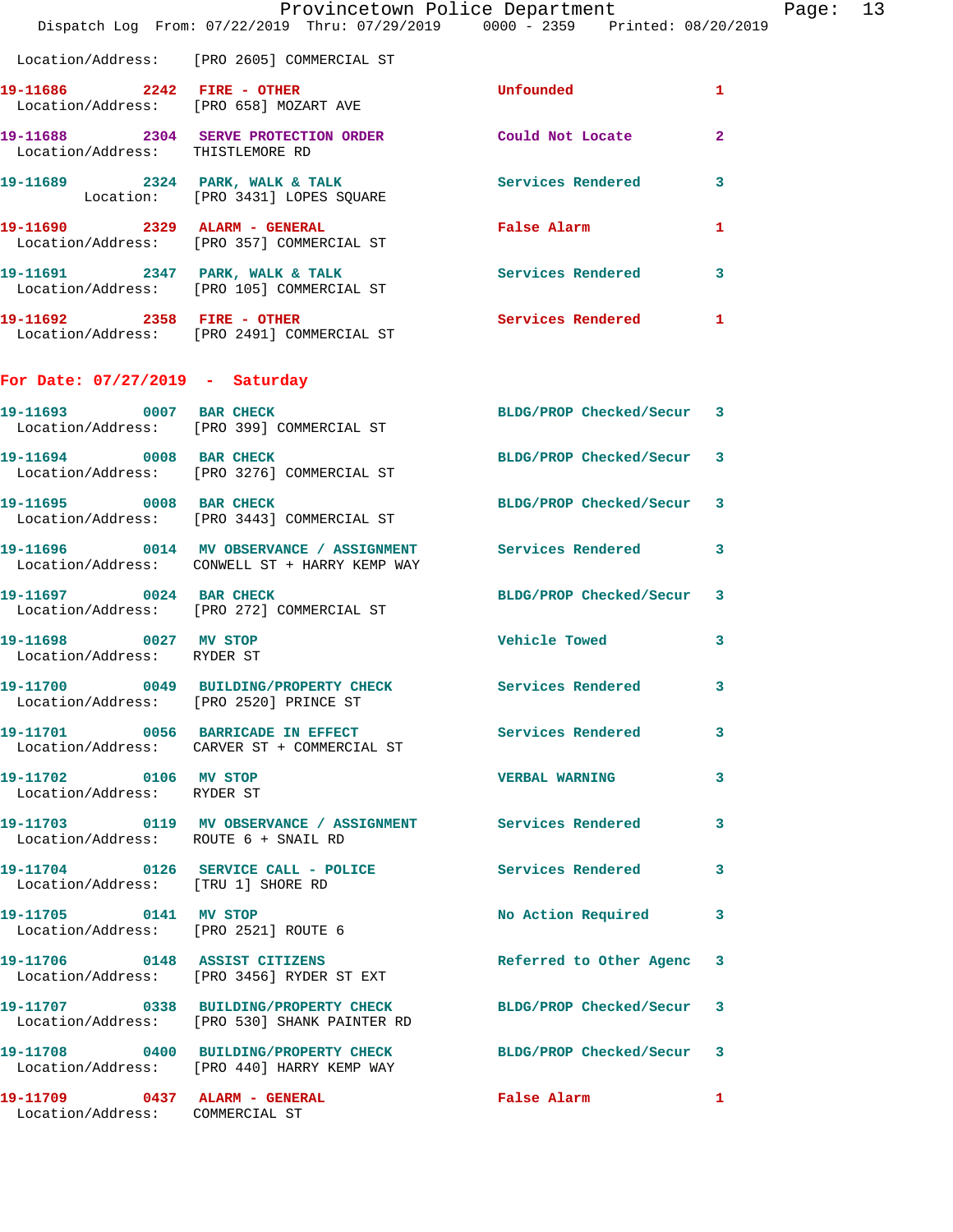|                                                           | Provincetown Police Department                                                                      |                          |              |
|-----------------------------------------------------------|-----------------------------------------------------------------------------------------------------|--------------------------|--------------|
|                                                           | Dispatch Log From: 07/22/2019 Thru: 07/29/2019 0000 - 2359 Printed: 08/20/2019                      |                          |              |
|                                                           | 19-11710 0502 ASSIST CITIZEN<br>Location/Address: [PRO 396] COMMERCIAL ST                           | Services Rendered        | 3            |
|                                                           | 19-11711 0542 SERVICE CALL - POLICE Services Rendered<br>Location/Address: [PRO 516] RACE POINT RD  |                          | 3            |
|                                                           | 19-11712 0600 BUILDING/PROPERTY CHECK<br>Location/Address: [PRO 433] RYDER ST EXT                   | <b>Services Rendered</b> | 3            |
|                                                           | 19-11713 0726 PARKING COMPLAINT<br>Location/Address: [PRO 3456] RYDER ST EXT                        | Could Not Locate         | 3            |
|                                                           | 19-11714 0728 PARK, WALK & TALK<br>Location/Address: [PRO 3296] SHANK PAINTER RD                    | Services Rendered        | 3            |
| 19-11715 0824 LOST PROPERTY                               | Location/Address: [PRO 413] CONWELL ST                                                              | Services Rendered        | 3            |
|                                                           | 19-11717 0908 BUILDING/PROPERTY CHECK<br>Location/Address: [PRO 2977] COMMERCIAL ST                 | BLDG/PROP Checked/Secur  | 3            |
|                                                           | 19-11718 1004 MEDICAL EMERGENCY<br>Location/Address: [PRO 804] COMMERCIAL ST                        | Transported to Hospital  | 1            |
| Location/Address: [PRO 3287] ROUTE 6                      | 19-11719 1016 BUILDING/PROPERTY CHECK                                                               | BLDG/PROP Checked/Secur  | 3            |
|                                                           | 19-11721 1044 LOST PROPERTY<br>Location/Address: [PRO 542] SHANK PAINTER RD                         | <b>Services Rendered</b> | 3            |
| 19-11722 1049 LOST PROPERTY                               | Location/Address: [PRO 542] SHANK PAINTER RD                                                        | <b>Services Rendered</b> | 3            |
|                                                           | 19-11723 1055 LARCENY / FORGERY / FRAUD<br>Location/Address: [PRO 1247] COMMERCIAL ST               | SPOKEN TO                | $\mathbf{2}$ |
| 19-11725 1105 MV COLLISION<br>Refer To Accident: 19-54-AC | Location/Address: [PRO 3296] SHANK PAINTER RD                                                       | <b>Services Rendered</b> | 1            |
| Location/Address: ROUTE 6 + CONWELL ST                    | 19-11724 1106 SUSPICIOUS ACTIVITY                                                                   | Services Rendered        | $\mathbf{2}$ |
|                                                           | 19-11726 1117 PARK, WALK & TALK<br>Location/Address: [PRO 537] SHANK PAINTER RD                     | <b>Services Rendered</b> | 3            |
|                                                           | 19-11727 1121 MEDICAL EMERGENCY<br>Location/Address: [PRO 440] HARRY KEMP WAY                       | Transported to Hospital  | 1            |
|                                                           | 19-11728 1129 DISTURBANCE - FIGHT / ARGUMENT SPOKEN TO<br>Location/Address: [PRO 395] COMMERCIAL ST |                          | 1            |
|                                                           | 19-11729    1130    911 - GENERAL<br>Location/Address: [PRO 2977] COMMERCIAL ST                     | <b>Services Rendered</b> | 1            |
|                                                           | 19-11730 1138 STREET PERFORMER COMPLAINT SPOKEN TO<br>Location/Address: [PRO 1952] COMMERCIAL ST    |                          | 3            |
|                                                           | 19-11732 1155 PARK, WALK & TALK<br>Location/Address: [PRO 2645] SHANK PAINTER RD                    | Services Rendered        | 3            |
| 19-11734 1217 PARK, WALK & TALK                           | Location/Address: [PRO 537] SHANK PAINTER RD                                                        | Services Rendered        | 3            |
|                                                           | 19-11735 1304 MEDICAL EMERGENCY<br>Location/Address: [PRO 2083] BLUEBERRY AVE                       | Transported to Hospital  | 1            |
| 19-11736 1308 MEDICAL EMERGENCY                           | Location/Address: [PRO 1199] COMMERCIAL ST                                                          | <b>PATIENT REFUSAL</b>   | 1            |
| 19-11737 1316 MEDICAL EMERGENCY                           |                                                                                                     | <b>PATIENT REFUSAL</b>   | 1            |

Page: 14<br>19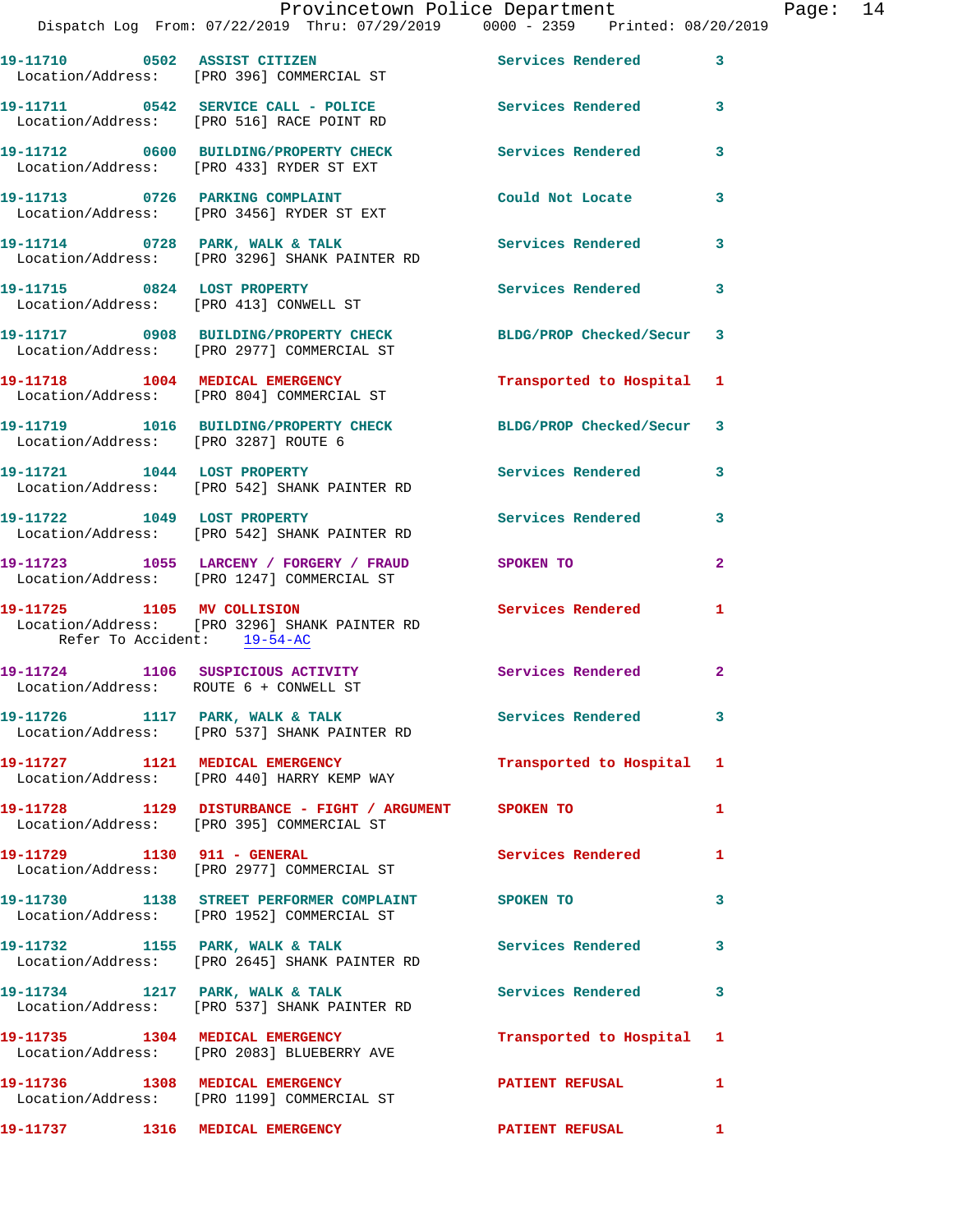|                                        | Dispatch Log From: 07/22/2019 Thru: 07/29/2019 0000 - 2359 Printed: 08/20/2019                               | Provincetown Police Department |   | Page: 15 |  |
|----------------------------------------|--------------------------------------------------------------------------------------------------------------|--------------------------------|---|----------|--|
|                                        | Location/Address: [PRO 2645] SHANK PAINTER RD                                                                |                                |   |          |  |
|                                        | 19-11738 1341 ANIMAL CALL<br>Location/Address: [PRO 625] DEWEY AVE                                           | Services Rendered 2            |   |          |  |
|                                        | 19-11739    1405    911 - GENERAL<br>Location/Address: COURT ST + COMMERCIAL ST                              | <b>Services Rendered</b>       | 1 |          |  |
|                                        | 19-11740    1413    911 - GENERAL<br>Location/Address: PROVINCELANDS RD                                      | No Action Required 1           |   |          |  |
|                                        | 19-11741 1447 NOISE COMPLAINT<br>Location/Address: [PRO 1106] BAYBERRY AVE                                   | SPOKEN TO                      | 3 |          |  |
|                                        | 19-11742 1505 MEDICAL EMERGENCY<br>Location/Address: [PRO 1507] BRADFORD ST                                  | PATIENT REFUSAL                | 1 |          |  |
|                                        | 19-11743   1535   911 - GENERAL<br>Location/Address: [PRO 1501] BANGS ST                                     | SPOKEN TO                      | 1 |          |  |
|                                        | 19-11744 1644 PARK, WALK & TALK<br>Location/Address: [PRO 105] COMMERCIAL ST                                 | Services Rendered              | 3 |          |  |
| Location/Address: [PRO 37] BRADFORD ST | 19-11745 1653 MV OBSERVANCE / ASSIGNMENT Services Rendered 3                                                 |                                |   |          |  |
|                                        | 19-11746 1708 MV STOP<br>Location/Address: [PRO 1158] WINSLOW ST                                             | <b>VERBAL WARNING</b>          | 3 |          |  |
|                                        | 19-11747 1727 PARKING COMPLAINT<br>Location/Address: BANGS ST + BRADFORD ST                                  | Citation / Warning Issu 3      |   |          |  |
|                                        | 19-11749 1754 PARKING COMPLAINT<br>Location/Address: [PRO 2493] BRADFORD ST                                  | <b>SPOKEN TO</b>               | 3 |          |  |
|                                        | 19-11750 1836 LOST PROPERTY<br>Location/Address: [PRO 542] SHANK PAINTER RD                                  | Services Rendered 3            |   |          |  |
|                                        | 19-11751 1848 LOST PROPERTY<br>Location/Address: [PRO 542] SHANK PAINTER RD                                  | Services Rendered              | 3 |          |  |
| 19-11752 1926 PARKING COMPLAINT        | Location/Address: SHANK PAINTER RD + PROVINCE RD                                                             | GONE ON ARRIVAL 3              |   |          |  |
|                                        | 19-11753 2005 COMPLAINT - GENERAL Services Rendered<br>Location/Address: [PRO 105] COMMERCIAL ST             |                                | 3 |          |  |
| 19-11754 2013 MV STOP                  | Location/Address: [PRO 3912] SHANK PAINTER RD                                                                | <b>VERBAL WARNING</b>          | 3 |          |  |
| 19-11755 2018 MV STOP                  | Location/Address: [PRO 539] SHANK PAINTER RD                                                                 | <b>VERBAL WARNING</b>          | 3 |          |  |
|                                        | Location/Address: [PRO 223] COMMERCIAL ST                                                                    |                                | 3 |          |  |
|                                        | 19-11758 2044 ALARM - GENERAL<br>Location/Address: [PRO 105] COMMERCIAL ST                                   | Services Rendered              | 1 |          |  |
| 19-11759 2051 MV STOP                  | Location/Address: [PRO 37] BRADFORD ST                                                                       | <b>VERBAL WARNING</b>          | 3 |          |  |
|                                        | 19-11760 2057 MV STOP<br>Location/Address: RYDER ST + COMMERCIAL ST                                          | <b>VERBAL WARNING</b>          | 3 |          |  |
| 19-11762 2126 MV STOP                  | Location/Address: [PRO 2737] COMMERCIAL ST                                                                   | Citation / Warning Issu 3      |   |          |  |
|                                        | 19-11761 2132 BUILDING/PROPERTY CHECK BLDG/PROP Checked/Secur 3<br>Location/Address: [PRO 519] RACE POINT RD |                                |   |          |  |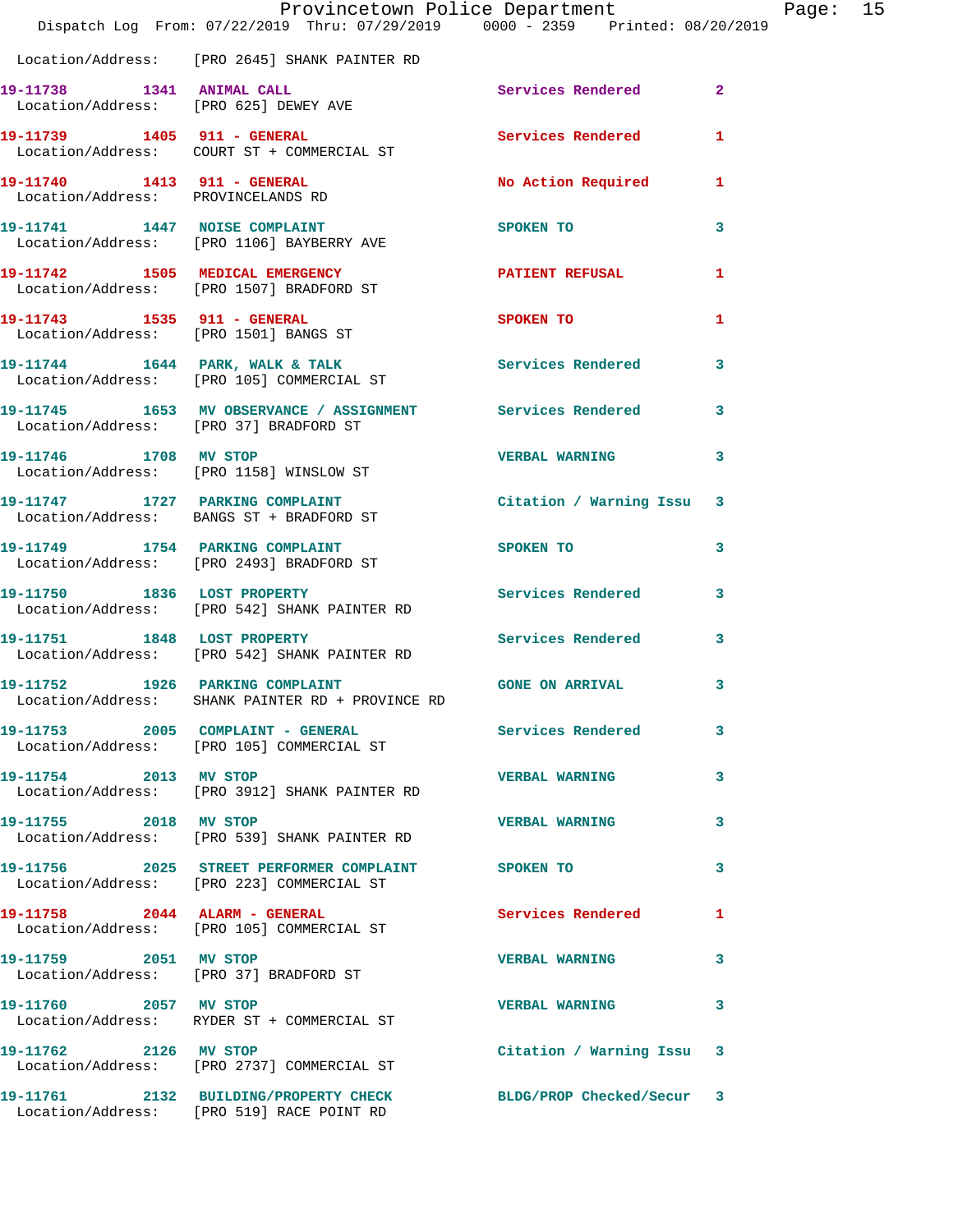|                                      | Provincetown Police Department Page: 16<br>Dispatch Log From: 07/22/2019 Thru: 07/29/2019 0000 - 2359 Printed: 08/20/2019 |                           |              |  |
|--------------------------------------|---------------------------------------------------------------------------------------------------------------------------|---------------------------|--------------|--|
|                                      | 19-11763 2214 MV STOP<br>Location/Address: [PRO 37] BRADFORD ST                                                           | Citation / Warning Issu 3 |              |  |
|                                      | 19-11764 2226 BAR CHECK<br>Location/Address: [PRO 3973] BRADFORD ST                                                       | Services Rendered 3       |              |  |
|                                      |                                                                                                                           | <b>VERBAL WARNING</b>     | 3            |  |
|                                      |                                                                                                                           | PATIENT REFUSAL           | 1            |  |
|                                      | 19-11767 2304 NOISE COMPLAINT<br>Location/Address: [PRO 1666] BANGS ST                                                    | Services Rendered 3       |              |  |
|                                      | 19-11768 2315 ALARM - FIRE<br>Location/Address: [PRO 2227] BRADFORD ST                                                    | False Alarm               | $\mathbf{1}$ |  |
|                                      | 19-11769 2342 MV STOP<br>Location: [PRO 3431] LOPES SQUARE                                                                | <b>VERBAL WARNING</b>     | 3            |  |
| For Date: $07/28/2019$ - Sunday      |                                                                                                                           |                           |              |  |
|                                      | 19-11773 0008 FOLLOW UP<br>Location/Address: [PRO 3427] STABLE PATH                                                       | FOLLOW UP                 | $\mathbf{2}$ |  |
|                                      | $19-11774$ 0011 ASSAULT<br>Location/Address: RYDER ST + COMMERCIAL ST                                                     | Services Rendered         | 1            |  |
| 19-11776 0033 BAR CHECK              | Location/Address: [PRO 3443] COMMERCIAL ST                                                                                | Services Rendered 3       |              |  |
| Location/Address: [PRO 2479] ROUTE 6 | 19-11777 0049 MV DISABLED                                                                                                 | Services Rendered         | $\mathbf{2}$ |  |
|                                      | 19-11778 0059 PARK, WALK & TALK 3 Services Rendered 3<br>Location: [PRO 3431] LOPES SQUARE                                |                           |              |  |
|                                      | 19-11779 0112 MV OBSERVANCE / ASSIGNMENT Services Rendered<br>Location/Address: BRADFORD ST + HOWLAND ST                  |                           | 3            |  |
|                                      | 19-11782 0124 TRAFFIC CONTROL<br>Location/Address: GOSNOLD ST + COMMERCIAL ST                                             | Services Rendered 3       |              |  |
| 19-11783 0128 MV STOP                | Location/Address: BRADFORD ST + ALLERTON ST                                                                               | Citation / Warning Issu 3 |              |  |
|                                      | 19-11784      0143   MV OBSERVANCE / ASSIGNMENT      Services Rendered<br>Location/Address: [PRO 3670] SHANK PAINTER RD   |                           | 3            |  |
|                                      | 19-11785 0151 BUILDING/PROPERTY CHECK Services Rendered<br>Location/Address: [PRO 1989] COMMERCIAL ST                     |                           | 3            |  |
| Location/Address: [PRO 3440] ROUTE 6 | 19-11787 0300 ASSIST DEPARTMENT / MUTUAL AID Services Rendered 3                                                          |                           |              |  |
|                                      | 19-11788 0348 MEDICAL EMERGENCY<br>Location/Address: [PRO 542] SHANK PAINTER RD                                           | <b>Services Rendered</b>  | 1            |  |
|                                      | 19-11789 0407 BUILDING/PROPERTY CHECK BLDG/PROP Checked/Secur 3<br>Location/Address: [PRO 2490] PROVINCELANDS RD          |                           |              |  |
|                                      | 19-11790 0459 MEDICAL EMERGENCY<br>Location/Address: [PRO 2853] SHANK PAINTER RD                                          | <b>Services Rendered</b>  | 1            |  |
|                                      | 19-11791 0540 BUILDING/PROPERTY CHECK Services Rendered 3<br>Location/Address: [PRO 433] RYDER ST EXT                     |                           |              |  |
|                                      | 19-11792 0602 BUILDING/PROPERTY CHECK Services Rendered<br>Location/Address: [PRO 2540] RACE POINT RD                     |                           | 3            |  |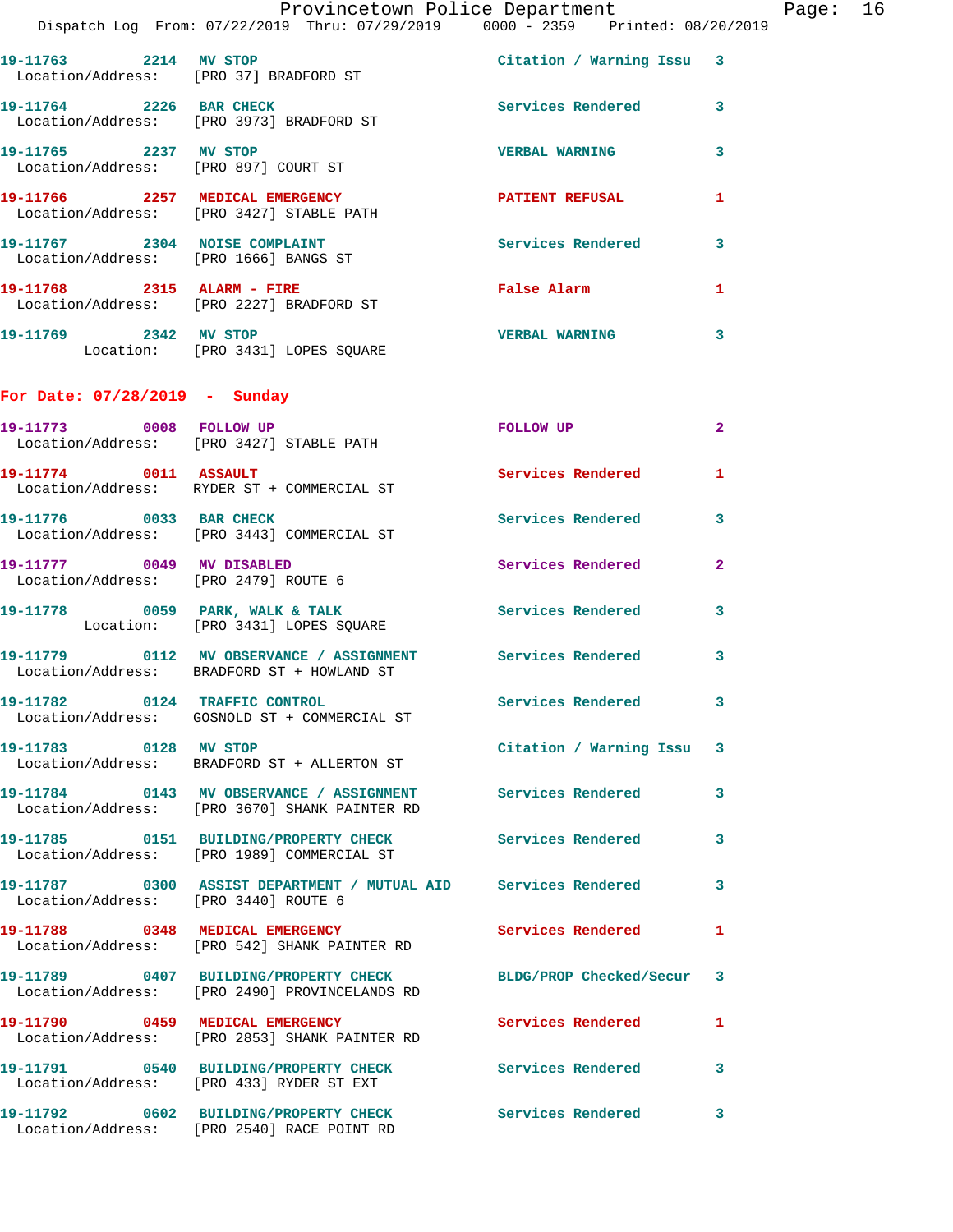|                                                                | 19-11793 0607 BUILDING/PROPERTY CHECK<br>Location/Address: [PRO 517] RACE POINT RD                                          | Services Rendered 3       |                |
|----------------------------------------------------------------|-----------------------------------------------------------------------------------------------------------------------------|---------------------------|----------------|
|                                                                | 19-11794 0803 LOST PROPERTY<br>Location/Address: [PRO 569] WINSLOW ST                                                       | <b>Services Rendered</b>  | 3              |
|                                                                | 19-11795 0848 BUILDING/PROPERTY CHECK<br>Location/Address: [PRO 2540] RACE POINT RD                                         | <b>Services Rendered</b>  | 3              |
|                                                                | 19-11796 0851 MV OBSERVANCE / ASSIGNMENT<br>Location/Address: RACE POINT RD + SEASHORE PARK DR                              | <b>Services Rendered</b>  | 3              |
|                                                                | 19-11797 0907 SERVICE CALL - POLICE<br>Location/Address: [PRO 516] RACE POINT RD                                            | <b>Services Rendered</b>  | 3              |
| 19-11798 0941 LOST PROPERTY                                    | Location/Address: [PRO 542] SHANK PAINTER RD                                                                                | <b>Services Rendered</b>  | 3              |
|                                                                | 19-11799 1019 BUILDING/PROPERTY CHECK<br>Location/Address: [PRO 2977] COMMERCIAL ST                                         | <b>Services Rendered</b>  | 3              |
| 19-11800 1022 911 - GENERAL                                    | Location/Address: [PRO 799] COMMERCIAL ST                                                                                   | <b>SPOKEN TO</b>          | $\mathbf{1}$   |
|                                                                | 19-11801 1037 PARKING COMPLAINT                                                                                             | <b>Vehicle Towed</b>      | 3              |
| 19-11802 1114 LOST PROPERTY                                    | Location/Address: [PRO 723] BRADFORD ST                                                                                     | <b>Services Rendered</b>  | 3              |
|                                                                | Location/Address: [PRO 542] SHANK PAINTER RD<br>19-11803 1159 B & E / BURGLARY<br>Location/Address: [PRO 221] COMMERCIAL ST | Services Rendered         | $\overline{2}$ |
|                                                                |                                                                                                                             |                           |                |
|                                                                | 19-11804 1214 MEDICAL EMERGENCY<br>Location/Address: [PRO 2645] SHANK PAINTER RD                                            | Transported to Hospital 1 |                |
|                                                                | 19-11805 1251 LOST PROPERTY<br>Location: [PRO 3431] LOPES SQUARE                                                            | <b>Services Rendered</b>  | 3              |
|                                                                | 19-11806 1325 MV OBSERVANCE / ASSIGNMENT Services Rendered<br>Location/Address: BRADFORD ST + RYDER ST                      |                           | 3              |
|                                                                | 19-11807 1409 PARKING COMPLAINT<br>Location/Address: [PRO 106] COMMERCIAL ST                                                | Services Rendered 3       |                |
| 19-11808 1424 ALARM - GENERAL<br>Location/Address: BRADFORD ST |                                                                                                                             | SPOKEN TO                 | $\mathbf{1}$   |
|                                                                | 19-11809 1541 SERVICE CALL - POLICE 2007 Services Rendered<br>Location/Address: [PRO 965] KIMBERLY LN                       |                           | 3              |
| 19-11810 1545 MV STOP                                          | Location/Address: [PRO 2144] CONWELL ST                                                                                     | <b>VERBAL WARNING</b>     | 3              |
| 19-11811 1551 911 - GENERAL                                    | Location/Address: [PRO 2490] PROVINCELANDS RD                                                                               | No Action Required        | 1              |
| 19-11814 1616 MEDICAL EMERGENCY                                | Location/Address: [PRO 329] COMMERCIAL ST                                                                                   | Transported to Hospital 1 |                |
|                                                                | 19-11816 1702 MEDICAL EMERGENCY                                                                                             | Transported to Hospital 1 |                |
|                                                                | Location/Address: [PRO 1017] NELSON AVE<br>19-11817 1730 COMPLAINT - GENERAL                                                | SPOKEN TO                 | 3              |
|                                                                | Location/Address: [PRO 312] COMMERCIAL ST<br>19-11818 1734 ASSIST DEPARTMENT / MUTUAL AID Referred to Other Agenc 3         |                           |                |
|                                                                | Location/Address: [PRO 2490] PROVINCELANDS RD                                                                               |                           |                |
| 19-11819 1830 COMPLAINT - GENERAL                              |                                                                                                                             | Could Not Locate          | 3              |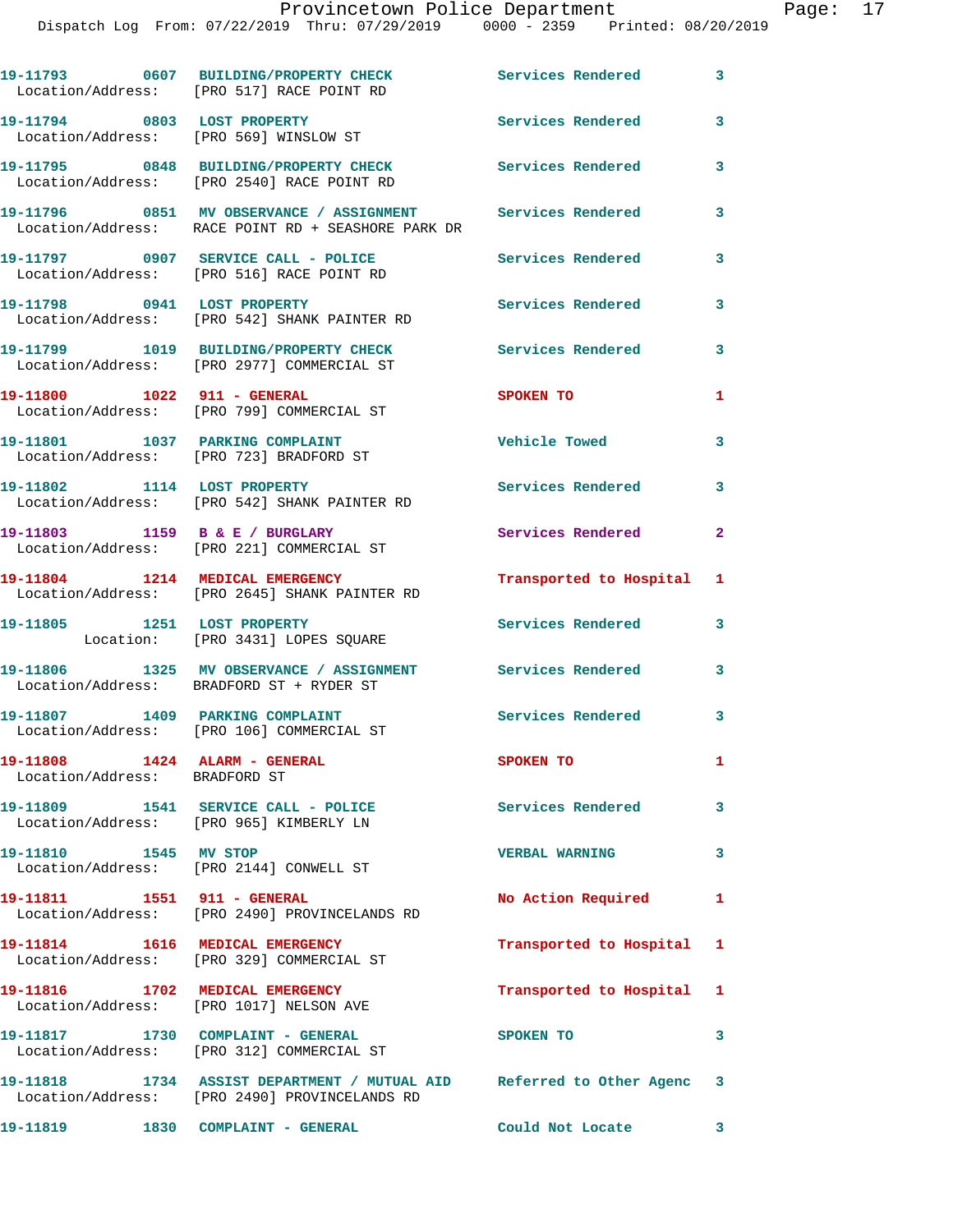|                                 | Dispatch Log From: 07/22/2019 Thru: 07/29/2019 0000 - 2359 Printed: 08/20/2019                                | Provincetown Police Department Page: 18 |                         |  |
|---------------------------------|---------------------------------------------------------------------------------------------------------------|-----------------------------------------|-------------------------|--|
|                                 | Location/Address: [PRO 329] COMMERCIAL ST                                                                     |                                         |                         |  |
|                                 | 19-11821 1914 MEDICAL EMERGENCY<br>Location/Address: [PRO 2750] COMMERCIAL ST                                 | <b>GONE ON ARRIVAL</b>                  | $\mathbf{1}$            |  |
|                                 | 19-11823 2001 MV STOP<br>Location/Address: [PRO 2479] ROUTE 6                                                 | <b>VERBAL WARNING</b>                   | $\overline{\mathbf{3}}$ |  |
|                                 | 19-11824 2005 911 - GENERAL<br>Location/Address: [PRO 433] RYDER ST EXT                                       | Could Not Locate 1                      |                         |  |
|                                 | 19-11825 2041 MV STOP<br>Location/Address: [PRO 3456] RYDER ST EXT                                            | <b>VERBAL WARNING</b>                   | 3                       |  |
| Location/Address: COMMERCIAL ST | 19-11826  2049 BIKE - ACCIDENT                                                                                | PATIENT REFUSAL                         | $\mathbf{1}$            |  |
| 19-11827 2115 MV STOP           | Location/Address: STANDISH ST + COMMERCIAL ST                                                                 | <b>VERBAL WARNING</b>                   | 3                       |  |
|                                 | 19-11828 2121 SUSPICIOUS ACTIVITY SPOKEN TO<br>Location/Address: [PRO 512] PRINCE ST                          |                                         | $\mathbf{2}$            |  |
| 19-11829 2125 MV STOP           | Location/Address: COMMERCIAL ST + STANDISH ST                                                                 | <b>VERBAL WARNING</b>                   | 3                       |  |
| 19-11830 2146 MV STOP           | Location/Address: [PRO 3456] RYDER ST EXT                                                                     | <b>VERBAL WARNING</b>                   | 3                       |  |
|                                 | 19-11831 2204 MV STOP<br>Location/Address: [PRO 3456] RYDER ST EXT                                            | <b>VERBAL WARNING</b>                   | 3                       |  |
| 19-11832 2209 LOST PROPERTY     | Location/Address: [PRO 542] SHANK PAINTER RD                                                                  | <b>Services Rendered</b>                | 3                       |  |
|                                 | 19-11833 2322 MV COMPLAINT<br>Location/Address: [PRO 547] COMMERCIAL ST                                       | Referred to Other Agenc 2               |                         |  |
|                                 | 19-11834 2335 BUILDING/PROPERTY CHECK BLDG/PROP Checked/Secur 3<br>Location/Address: [PRO 1952] COMMERCIAL ST |                                         |                         |  |
|                                 | 19-11835 2339 MV OBSERVANCE / ASSIGNMENT No Action Required 3<br>Location/Address: BRADFORD ST + HOWLAND ST   |                                         |                         |  |
| Refer To Arrest: 19-132-AR      | 19-11837  2348  MEDICAL EMERGENCY  PATIENT REFUSAL  1<br>Location/Address: [PRO 539] SHANK PAINTER RD         |                                         |                         |  |
|                                 | 19-11838 2355 MEDICAL EMERGENCY<br>Location/Address: [PRO 565] WEST VINE ST                                   | Transported to Hospital 1               |                         |  |
| For Date: 07/29/2019 - Monday   |                                                                                                               |                                         |                         |  |
|                                 | 19-11839 0104 MV OBSERVANCE / ASSIGNMENT No Action Required 3<br>Location/Address: BRADFORD ST + RYDER ST     |                                         |                         |  |
| 19-11841 0119 FOLLOW UP         | Location/Address: [PRO 542] SHANK PAINTER RD<br>Refer To Arrest: 19-132-AR                                    | SPOKEN TO                               | $\mathbf{2}$            |  |
|                                 | 19-11840 0126 MV STOP<br>Location/Address: BRADFORD ST + COURT ST                                             | <b>VERBAL WARNING</b>                   | 3                       |  |
|                                 | 19-11842 0205 BUILDING/PROPERTY CHECK Services Rendered<br>Location/Address: [PRO 3259] MACMILLAN WHARF       |                                         | 3                       |  |
|                                 | 19-11844 0421 MEDICAL EMERGENCY PATIENT REFUSAL<br>Location/Address: [PRO 1245] SEASHORE PARK DR              |                                         | 1                       |  |
| 19-11845 0615 HAZARDS           |                                                                                                               | <b>GONE ON ARRIVAL</b>                  | $\mathbf{2}$            |  |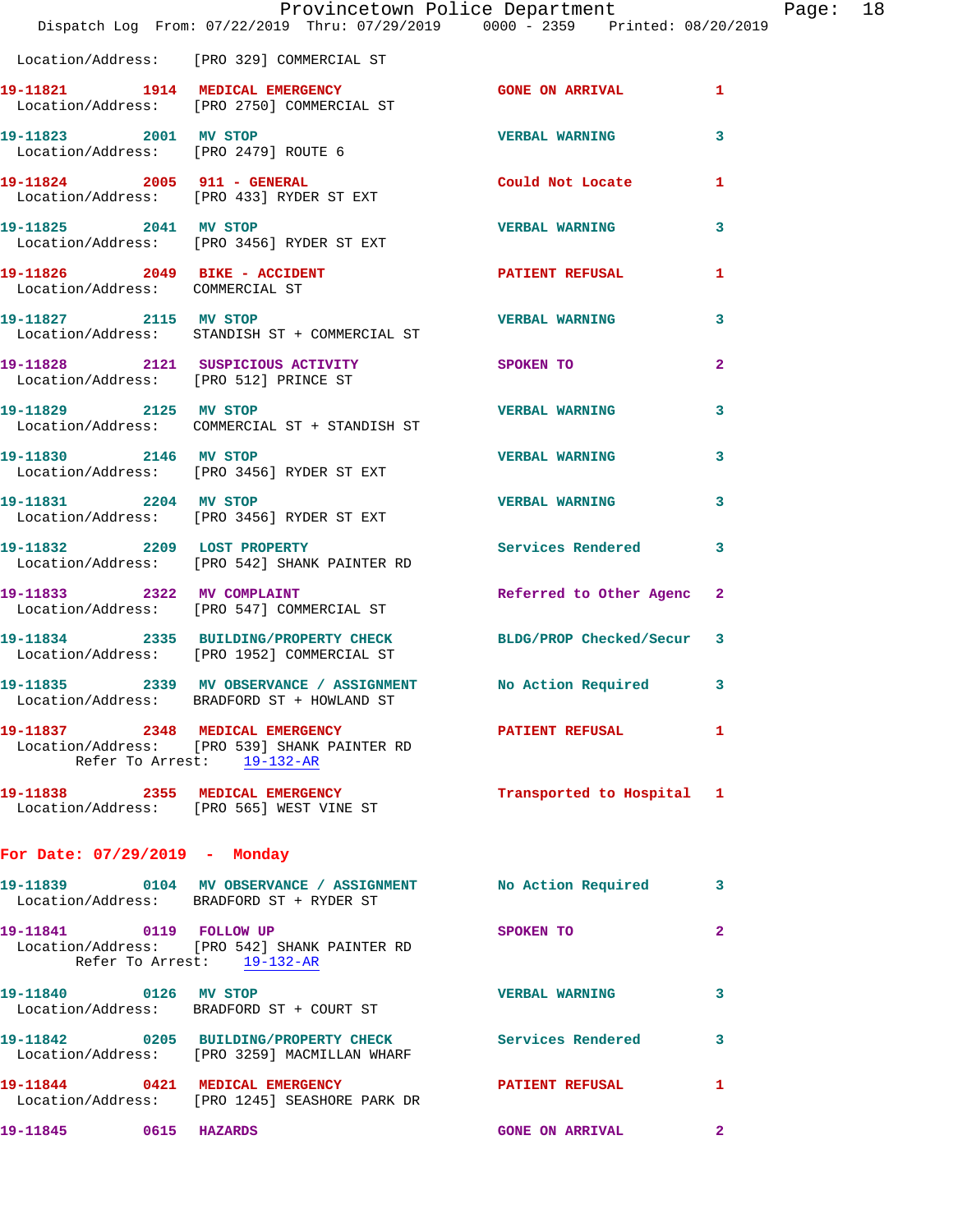|                                                                      | Provincetown Police Department<br>Dispatch Log From: 07/22/2019 Thru: 07/29/2019 0000 - 2359 Printed: 08/20/2019 |                          |                |
|----------------------------------------------------------------------|------------------------------------------------------------------------------------------------------------------|--------------------------|----------------|
| Location/Address: [PRO 37] BRADFORD ST                               |                                                                                                                  |                          |                |
|                                                                      | 19-11846 0632 FLIGHT COVERAGE<br>Location/Address: [PRO 516] RACE POINT RD                                       | Services Rendered        | 3              |
|                                                                      | 19-11847 0801 MV COMPLAINT<br>Location/Address: [PRO 3456] RYDER ST EXT                                          | Services Rendered        | $\mathbf{2}$   |
|                                                                      | 19-11848 0816 SERVICE CALL - POLICE<br>Location/Address: [PRO 542] SHANK PAINTER RD                              | Services Rendered        | 3              |
|                                                                      | 19-11849 0920 MEDICAL EMERGENCY<br>Location/Address: [PRO 440] HARRY KEMP WAY                                    | Transported to Hospital  | 1              |
|                                                                      | 19-11850 0927 BUILDING/PROPERTY CHECK<br>Location/Address: [PRO 3259] MACMILLAN WHARF                            | <b>Services Rendered</b> | 3              |
|                                                                      | 19-11851 0945 LOST SET OF KEYS<br>Location/Address: [PRO 542] SHANK PAINTER RD                                   | <b>Services Rendered</b> | 3              |
|                                                                      | 19-11852 0950 HARASSMENT / THREATS<br>Location/Address: [PRO 2352] BRADFORD ST                                   | Services Rendered        | $\mathbf{2}$   |
|                                                                      | 19-11853 1028 LOST PROPERTY<br>Location/Address: [PRO 542] SHANK PAINTER RD                                      | <b>Services Rendered</b> | 3              |
| 19-11854 1036 LOST LICENSE                                           | Location/Address: [PRO 542] SHANK PAINTER RD                                                                     | Services Rendered        | 3              |
| 19-11855 1037 LOST SET OF KEYS                                       | Location/Address: [PRO 542] SHANK PAINTER RD                                                                     | <b>Services Rendered</b> | 3              |
|                                                                      | 19-11856 1106 MEDICAL EMERGENCY<br>Location/Address: [PRO 1094] RACE POINT RD                                    | Transported to Hospital  | 1              |
| 19-11857 1138 PRIVATE TOW                                            | Location/Address: [PRO 723] BRADFORD ST                                                                          | Vehicle Towed            | $\mathbf{2}$   |
| 19-11858 1145 MV COMPLAINT                                           | Location/Address: [PRO 106] COMMERCIAL ST                                                                        | Services Rendered        | $\overline{a}$ |
| 19-11859 1238 ALARM - GENERAL                                        | Location/Address: [PRO 3015] BRADFORD ST                                                                         | False Alarm              |                |
|                                                                      | 19-11860 1251 LARCENY / FORGERY / FRAUD Services Rendered<br>Location/Address: [PRO 3670] SHANK PAINTER RD       |                          | $\overline{a}$ |
| 19-11862    1256    911 - GENERAL                                    | Location/Address: [PRO 2647] SHANK PAINTER RD                                                                    | <b>Services Rendered</b> | 1              |
|                                                                      | 19-11861 1257 MEDICAL EMERGENCY<br>Location/Address: [PRO 442] HARRY KEMP WAY                                    | Transported to Hospital  | 1              |
| 19-11863 1305 MV COMPLAINT                                           | Location/Address: [PRO 527] RYDER ST EXT                                                                         | Services Rendered        | $\mathbf{2}$   |
|                                                                      | 19-11864 1334 LOST WALLET<br>Location/Address: [PRO 542] SHANK PAINTER RD                                        | Services Rendered        | 3              |
| 19-11865 1338 MV COLLISION                                           | Location/Address: [PRO 606] CONWELL ST                                                                           | Services Rendered        | 1              |
|                                                                      | 19-11867 1356 LOST BLACK WALLET<br>Location/Address: [PRO 542] SHANK PAINTER RD                                  | <b>Services Rendered</b> | 3              |
| 19-11869 1535 MV COMPLAINT<br>Location/Address: ROUTE 6 + CONWELL ST |                                                                                                                  | <b>GONE ON ARRIVAL</b>   | $\mathbf{2}$   |
|                                                                      | 19-11870 1539 MV COMPLAINT<br>Location/Address: [PRO 526] RYDER ST EXT                                           | No Action Required       | $\mathbf{2}$   |

Page: 19